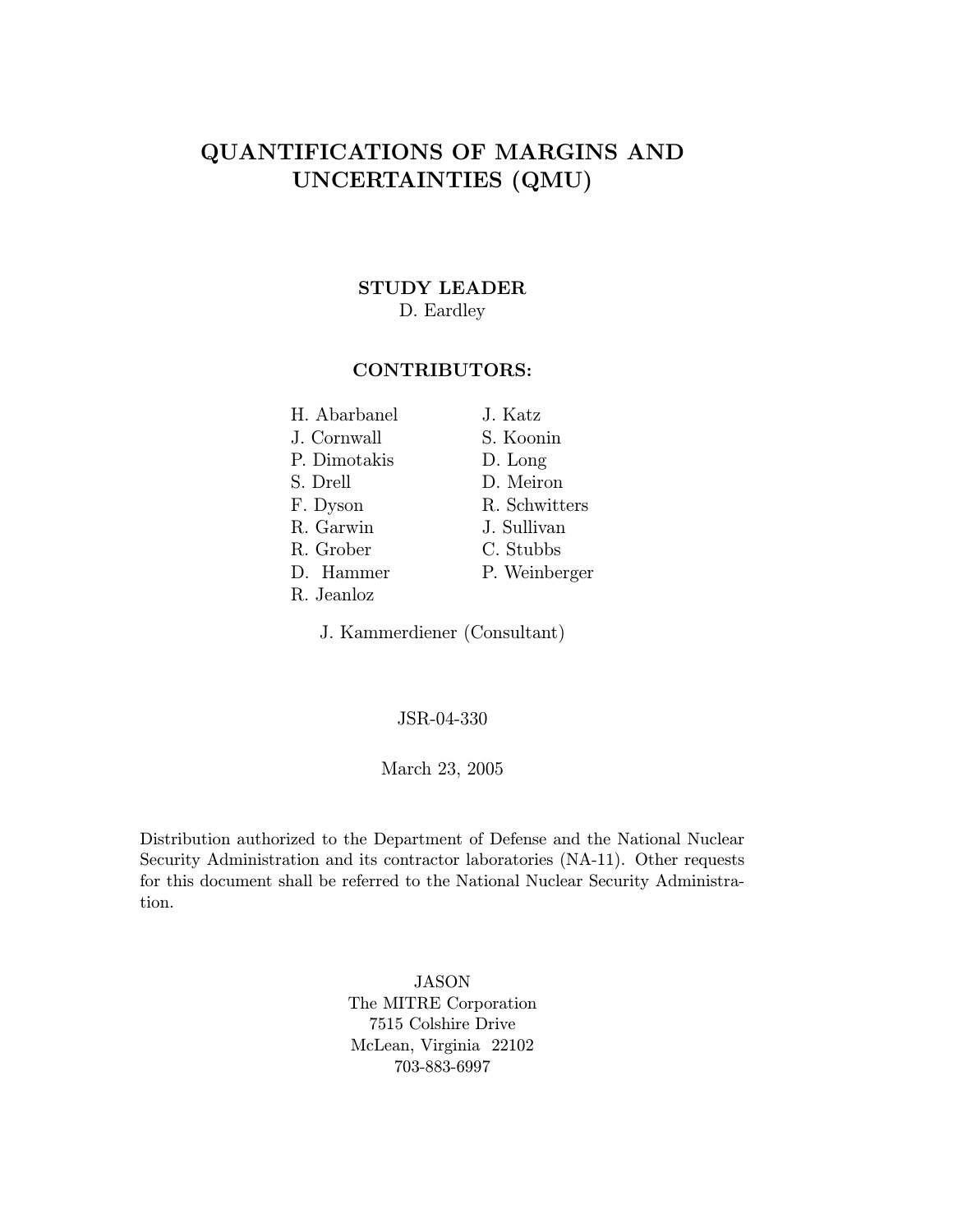| <b>REPORT DOCUMENTATION PAGE</b>                                                                                                                                                                                                                                                                                                                                                                                                                                                                                                                                                                                                             |                                                                                                                                                                                                                                                                                                                                                                                                                                                                                                                                                                                                                                                                                                                               |                                            | Form Approved<br>OMB No. 0704-0188        |                                  |  |
|----------------------------------------------------------------------------------------------------------------------------------------------------------------------------------------------------------------------------------------------------------------------------------------------------------------------------------------------------------------------------------------------------------------------------------------------------------------------------------------------------------------------------------------------------------------------------------------------------------------------------------------------|-------------------------------------------------------------------------------------------------------------------------------------------------------------------------------------------------------------------------------------------------------------------------------------------------------------------------------------------------------------------------------------------------------------------------------------------------------------------------------------------------------------------------------------------------------------------------------------------------------------------------------------------------------------------------------------------------------------------------------|--------------------------------------------|-------------------------------------------|----------------------------------|--|
|                                                                                                                                                                                                                                                                                                                                                                                                                                                                                                                                                                                                                                              | Public reporting burden for this collection of information estimated to average 1 hour per response, including the time for review instructions, searching existing data sources, gathering<br>and maintaining the data needed, and completing and reviewing the collection of information. Send comments regarding this burden estimate or any other aspect of this collection of<br>information, including suggestions for reducing this burden, to Washington Headquarters Services, Directorate for Information Operations and Reports, 1215 Jefferson Davis Highway,<br>Suite 1204, Arlington, VA 22202-4302, and to the Office of Management and Budget. Paperwork Reduction Project (0704-0188), Washington, DC 20503. |                                            |                                           |                                  |  |
| 1. AGENCY USE ONLY (Leave blank)                                                                                                                                                                                                                                                                                                                                                                                                                                                                                                                                                                                                             | 2. REPORT DATE                                                                                                                                                                                                                                                                                                                                                                                                                                                                                                                                                                                                                                                                                                                |                                            |                                           | 3. REPORT TYPE AND DATES COVERED |  |
|                                                                                                                                                                                                                                                                                                                                                                                                                                                                                                                                                                                                                                              | March 2005                                                                                                                                                                                                                                                                                                                                                                                                                                                                                                                                                                                                                                                                                                                    |                                            |                                           |                                  |  |
| 4. TITLE AND SUBTITLE                                                                                                                                                                                                                                                                                                                                                                                                                                                                                                                                                                                                                        |                                                                                                                                                                                                                                                                                                                                                                                                                                                                                                                                                                                                                                                                                                                               |                                            | 5. FUNDING NUMBERS                        |                                  |  |
|                                                                                                                                                                                                                                                                                                                                                                                                                                                                                                                                                                                                                                              | Quantifications of Margins and Uncertainties (QMU)                                                                                                                                                                                                                                                                                                                                                                                                                                                                                                                                                                                                                                                                            |                                            |                                           |                                  |  |
| 6. AUTHOR(S)                                                                                                                                                                                                                                                                                                                                                                                                                                                                                                                                                                                                                                 |                                                                                                                                                                                                                                                                                                                                                                                                                                                                                                                                                                                                                                                                                                                               |                                            | 13059022-IN                               |                                  |  |
| D. Eardley, et al.                                                                                                                                                                                                                                                                                                                                                                                                                                                                                                                                                                                                                           |                                                                                                                                                                                                                                                                                                                                                                                                                                                                                                                                                                                                                                                                                                                               |                                            |                                           |                                  |  |
| 7. PERFORMING ORGANIZATION NAME(S) AND ADDRESS(ES)<br>8.                                                                                                                                                                                                                                                                                                                                                                                                                                                                                                                                                                                     |                                                                                                                                                                                                                                                                                                                                                                                                                                                                                                                                                                                                                                                                                                                               |                                            | PERFORMING ORGANIZATION REPORT NUMBER     |                                  |  |
| The MITRE Corporation<br><b>JASON</b> Program Office<br>7515 Colshire Drive<br>McLean, Virginia 22102                                                                                                                                                                                                                                                                                                                                                                                                                                                                                                                                        |                                                                                                                                                                                                                                                                                                                                                                                                                                                                                                                                                                                                                                                                                                                               |                                            | JSR-04-330                                |                                  |  |
| 9. SPONSORING/MONITORING AGENCY NAME(S) AND ADDRESS(ES)                                                                                                                                                                                                                                                                                                                                                                                                                                                                                                                                                                                      |                                                                                                                                                                                                                                                                                                                                                                                                                                                                                                                                                                                                                                                                                                                               | 10. SPONSORING/MONITORING                  |                                           |                                  |  |
| Department of Energy<br>National Nuclear Security Administration<br>Washington, DC 20585                                                                                                                                                                                                                                                                                                                                                                                                                                                                                                                                                     |                                                                                                                                                                                                                                                                                                                                                                                                                                                                                                                                                                                                                                                                                                                               |                                            | <b>AGENCY REPORT NUMBER</b><br>JSR-04-330 |                                  |  |
| 11. SUPPLEMENTARY NOTES                                                                                                                                                                                                                                                                                                                                                                                                                                                                                                                                                                                                                      |                                                                                                                                                                                                                                                                                                                                                                                                                                                                                                                                                                                                                                                                                                                               |                                            |                                           |                                  |  |
| 12a. DISTRIBUTION/AVAILABILITY STATEMENT                                                                                                                                                                                                                                                                                                                                                                                                                                                                                                                                                                                                     |                                                                                                                                                                                                                                                                                                                                                                                                                                                                                                                                                                                                                                                                                                                               |                                            | 12b. DISTRIBUTION CODE                    |                                  |  |
| Distribution authorized to the Department of Defense and the National Nuclear<br>Security Administration and its contractor laboratories (NA-11). Other requests for<br>this document shall be referred to the National Nuclear Security Administration.                                                                                                                                                                                                                                                                                                                                                                                     |                                                                                                                                                                                                                                                                                                                                                                                                                                                                                                                                                                                                                                                                                                                               |                                            |                                           |                                  |  |
| 13. ABSTRACT (Maximum 200 words)                                                                                                                                                                                                                                                                                                                                                                                                                                                                                                                                                                                                             |                                                                                                                                                                                                                                                                                                                                                                                                                                                                                                                                                                                                                                                                                                                               |                                            |                                           |                                  |  |
| Quantification of Margins and Uncertainties is a formalism for dealing with the reliability of complex<br>technical systems, and the confidence which can be placed in estimates of that reliability. We are<br>specifically concerned with its application to the performance and safety of the nuclear stockpile,<br>because the test moratorium precludes direct experimental verification. We define performance<br>"gates", margins and uncertainties and discuss how QMU differs from conventional error<br>propagation. Finally, we review the history of QMU and its meaning, and explore how it may evolve<br>to meet future needs. |                                                                                                                                                                                                                                                                                                                                                                                                                                                                                                                                                                                                                                                                                                                               |                                            |                                           |                                  |  |
| 14. SUBJECT TERMS                                                                                                                                                                                                                                                                                                                                                                                                                                                                                                                                                                                                                            |                                                                                                                                                                                                                                                                                                                                                                                                                                                                                                                                                                                                                                                                                                                               |                                            |                                           | 15. NUMBER OF PAGES              |  |
|                                                                                                                                                                                                                                                                                                                                                                                                                                                                                                                                                                                                                                              |                                                                                                                                                                                                                                                                                                                                                                                                                                                                                                                                                                                                                                                                                                                               |                                            |                                           | 35                               |  |
|                                                                                                                                                                                                                                                                                                                                                                                                                                                                                                                                                                                                                                              |                                                                                                                                                                                                                                                                                                                                                                                                                                                                                                                                                                                                                                                                                                                               |                                            |                                           | 16. PRICE CODE                   |  |
|                                                                                                                                                                                                                                                                                                                                                                                                                                                                                                                                                                                                                                              |                                                                                                                                                                                                                                                                                                                                                                                                                                                                                                                                                                                                                                                                                                                               |                                            |                                           |                                  |  |
| 17. SECURITY CLASSIFICATION<br>OF REPORT                                                                                                                                                                                                                                                                                                                                                                                                                                                                                                                                                                                                     | 18. SECURITY CLASSIFICATION<br>OF THIS PAGE                                                                                                                                                                                                                                                                                                                                                                                                                                                                                                                                                                                                                                                                                   | 19. SECURITY CLASSIFICATION<br>OF ABSTRACT |                                           | 20. LIMITATION OF ABSTRACT       |  |
| UNCLASSIFIED                                                                                                                                                                                                                                                                                                                                                                                                                                                                                                                                                                                                                                 | <b>UNCLASSIFIED</b>                                                                                                                                                                                                                                                                                                                                                                                                                                                                                                                                                                                                                                                                                                           | <b>UNCLASSIFIED</b>                        |                                           | <b>SAR</b>                       |  |
|                                                                                                                                                                                                                                                                                                                                                                                                                                                                                                                                                                                                                                              |                                                                                                                                                                                                                                                                                                                                                                                                                                                                                                                                                                                                                                                                                                                               |                                            |                                           | Standard Form 298 (Rev. 2-89)    |  |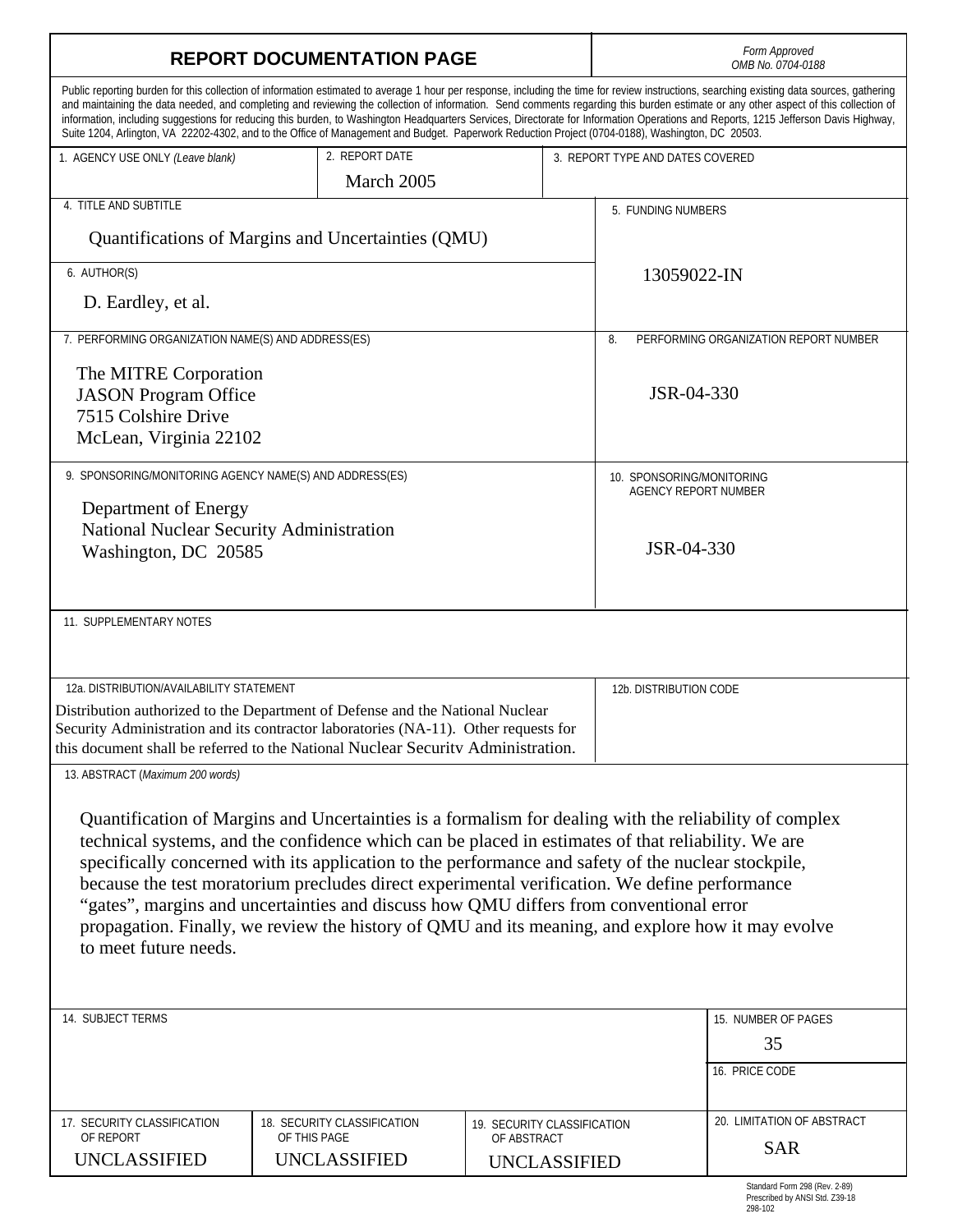# Contents

| $\mathbf{1}$   | <b>EXECUTIVE SUMMARY</b>                                                      | $\mathbf{1}$   |
|----------------|-------------------------------------------------------------------------------|----------------|
|                | Observations, Conclusions and Recommendations<br>1.1                          | $\overline{1}$ |
|                | What Must Be Done in the Next Year or Sooner 3<br>1.2                         |                |
| $2^{\circ}$    | <b>INTRODUCTION</b>                                                           | $\overline{5}$ |
| 3              | <b>QMU PRIMER</b>                                                             | $\overline{7}$ |
|                | Gates, Cliffs, Error Propagation and QMU 8<br>3.1                             |                |
|                |                                                                               |                |
|                | Indeterminacy (Chaos) $\ldots \ldots \ldots \ldots \ldots \ldots 13$<br>3.2.1 |                |
|                |                                                                               |                |
|                | 4 AN HISTORICAL VIEW OF QMU                                                   | 17             |
|                | 4.1                                                                           | 17             |
|                | 4.2 A Brief History of QMU and How it is Viewed Today                         | 19             |
|                | QMU: Management Process or Scientific Process?<br>4.3                         | 25             |
|                | 4.4                                                                           | 27             |
|                | 5 HOW WELL IS QMU WORKING?                                                    | 29             |
| 6              | THE FUTURE OF QMU                                                             | 31             |
| $7\phantom{.}$ | <b>REFERENCE</b>                                                              | 35             |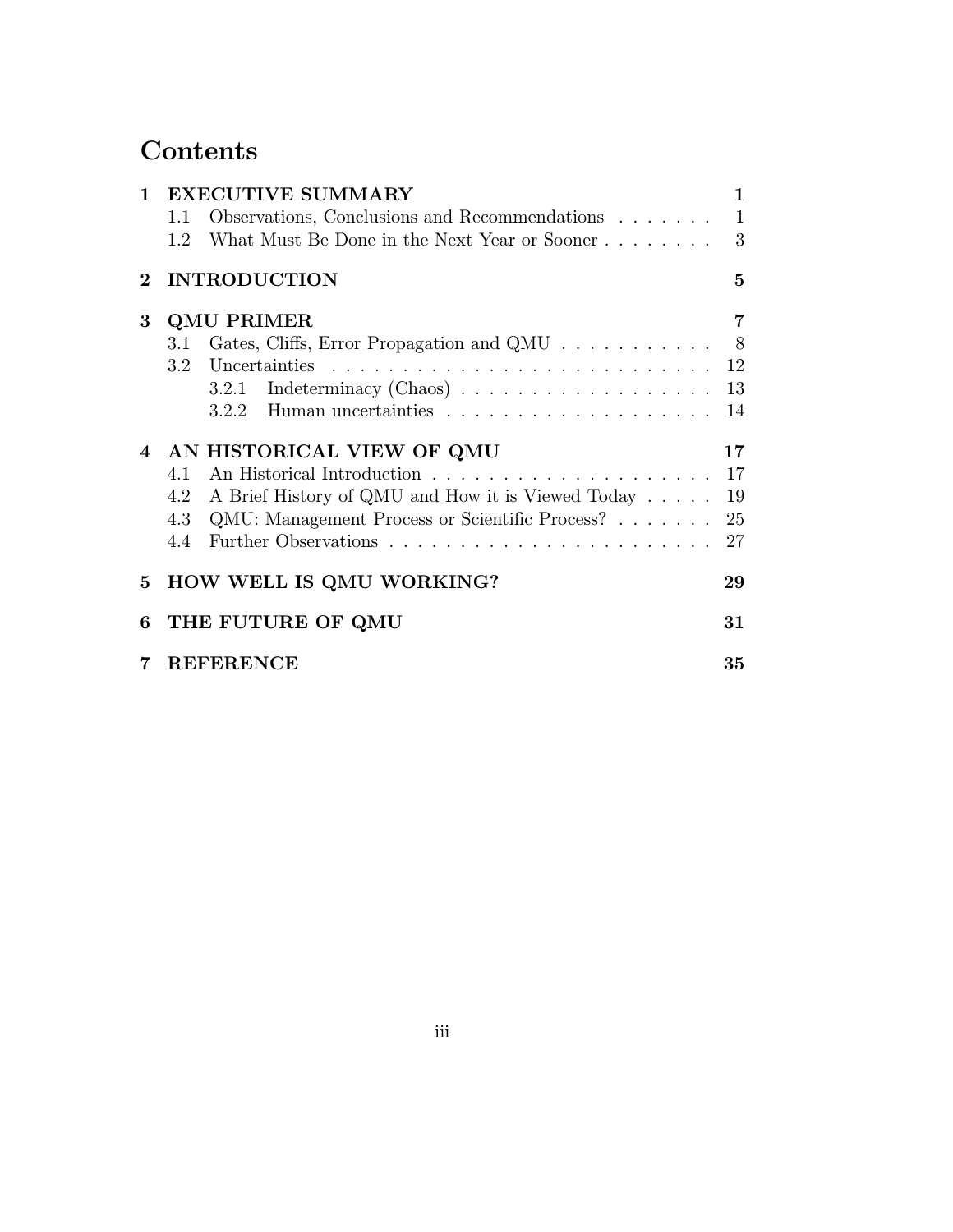#### Abstract

Quantification of Margins and Uncertainties is a formalism for dealing with the reliability of complex technical systems, and the confidence which can be placed in estimates of that reliability. We are specifically concerned with its application to the performance and safety of the nuclear stockpile, because the test moratorium precludes direct experimental verification. We define performance "gates", margins and uncertainties and discuss how QMU differs from conventional error propagation. Finally, we review the history of QMU and its meaning, and explore how it may evolve to meet future needs.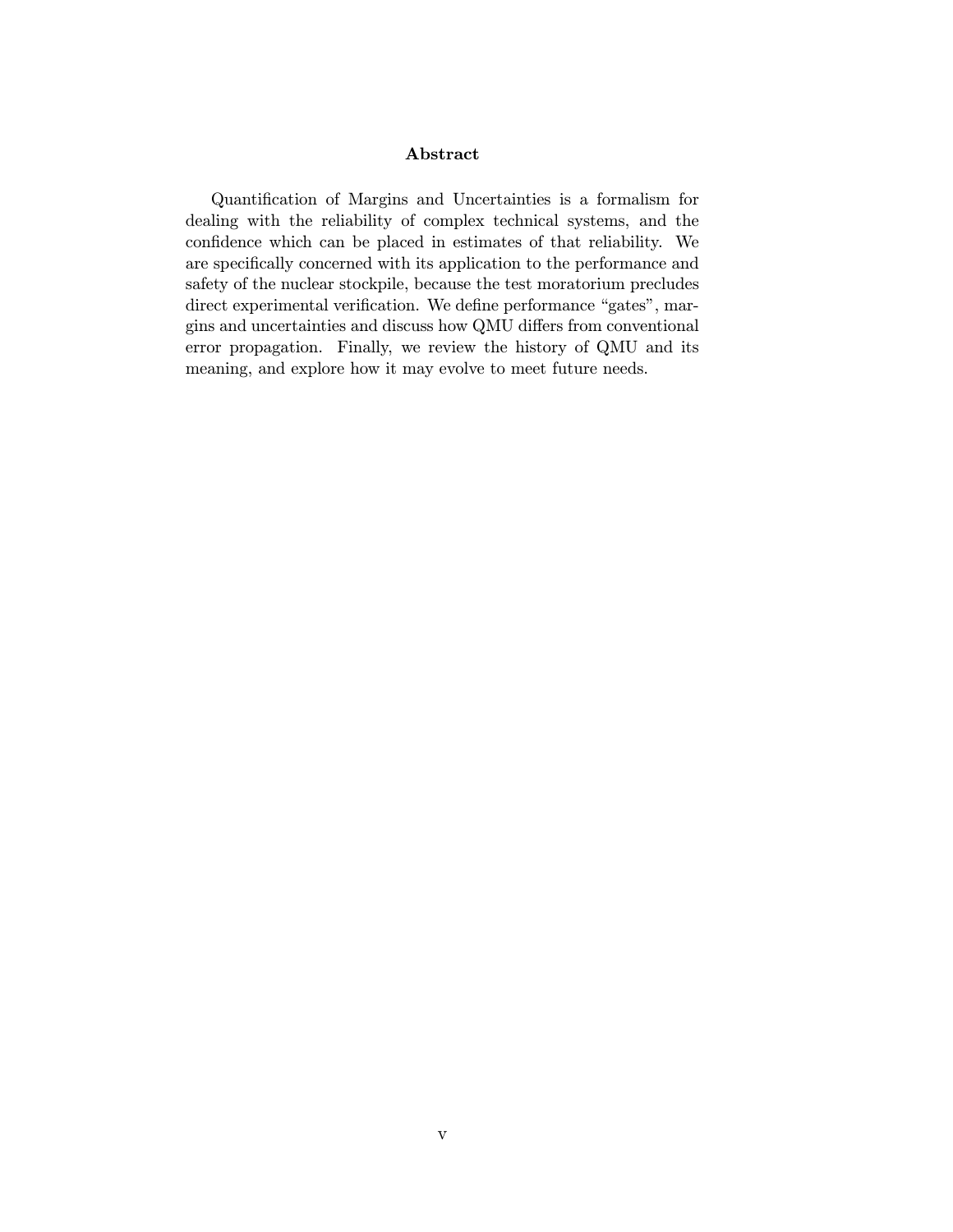# 1 EXECUTIVE SUMMARY

The national laboratories have begun to develop a formal and systematic scientific framework for the assessment and certification of the performance and safety of the nuclear stockpile in the absence of testing. This approach is called Quantification of Margins and Uncertainties or QMU. The NNSA asked JASON to review the QMU approach in Summer 2004. This executive summary presents our conclusions and recommendations. The main report (JSR-04-330 (U)) provides extensive discussion and support, while a short classified appendix briefly discusses the application of QMU to NNSA problems.

Our study group evaluated the QMU methodology. We addressed both margins and uncertainties. For uncertainties we considered how they are identified, quantified, and used. We focused on the assessment of the nuclear explosive package, and we considered the many possible sources for these uncertainties, including our understanding of the underlying physics, experimental uncertainties, uncertainties inherent in simulations, as well as statistical uncertainty and nondeterministic physics.

## 1.1 Observations, Conclusions and Recommendations

- The QMU methodology, while currently unfinished, is highly promising. With further careful development, sharpening and fostering, it can become a sound and effective approach for identifying important failure modes, avoiding performance cliffs, and increasing reliability of U.S. nuclear weapons.
- QMU is becoming an effective language for people within the weapons labs to communicate with each other, although the scientific toolbox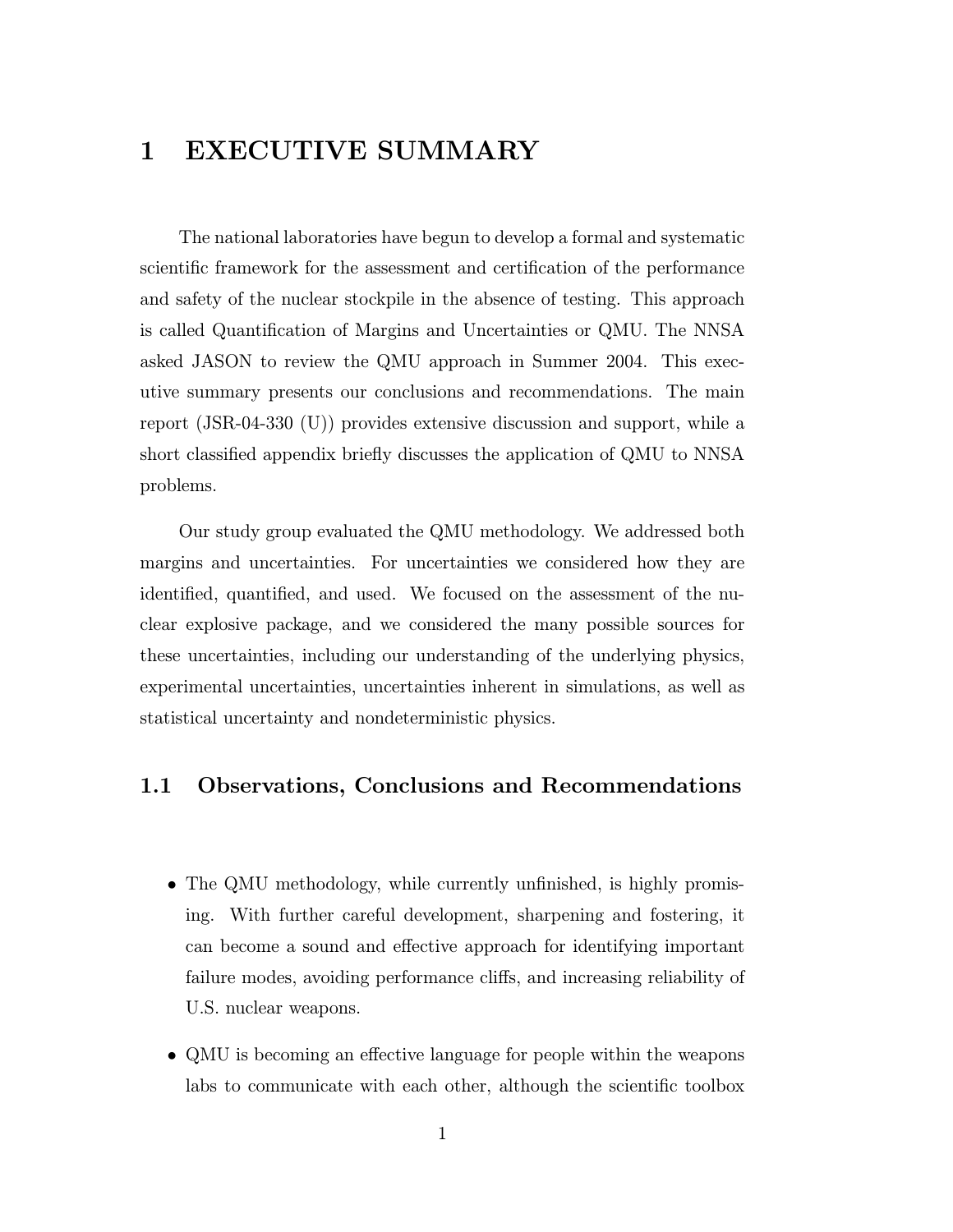which best implements it is still incomplete and evolving.

- QMU can be an effective way of summarizing the output of the weapons labs in assessment and certification of the stockpile to others (NNSA, DOD, STRATCOM).
- Failure modes, gates, and margins form a crucial basis for QMU. The labs are making progress in the initial stages of delineating them, based on expertise and careful, well-planned technical work. Much work remains.
- Margins should be and are being increased in certain cases. This will enhance confidence in the weapons achieving their design performance, and also will improve management of the stockpile.
- Bounding of uncertainties is crucial. There has been substantial progress recently on analyzing, and on enhancing confidence in reducing, some important physical uncertainties.
- In the future, different kinds of uncertainties (viz., physical, modeling, statistical, chaotic, numerical) should be clearly distinguished within the formalism of QMU, and uncertainties should be propagated endto-end.
- Development of QMU is a joint enterprise of designers, statisticians, physical scientists (both experimental and theoretical), computer scientists, engineers and managers at the labs. They understand that QMU, now in its early stages, represents a culture shift in stockpile stewardship.
- With further development, QMU can become a useful management tool for directing investments in a given weapon system where they will be most effective in increasing confidence in it, as required by the life extension programs. Every weapons system is different, and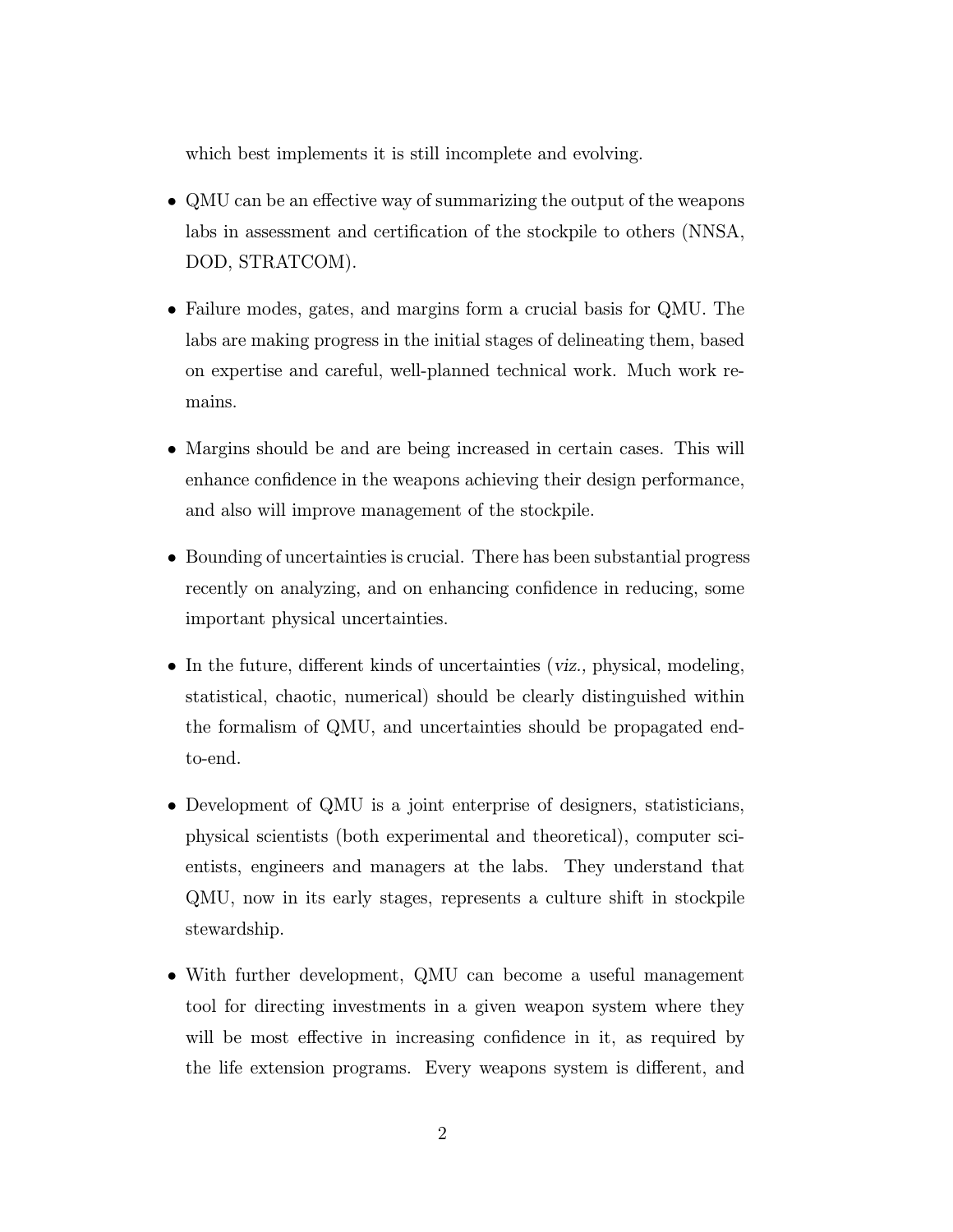comparison of QMU measures between weapon systems must be done cautiously. The concentration of resources where margins are most critical must not be allowed to result in loss of key core capabilities that are crucial to the future of the program.

- Margins and uncertainties cannot be studied separately; the uncertainty determines the margin required for confidence, and changes made to increase margins may introduce additional uncertainty.
- QMU is related to project management tools, and their principles and methods should be studied to find lessons relevant to the application of QMU.
- QMU will, and must, allow some resources for basic experimental and theoretical research in order to reduce uncertainties in the future.

### 1.2 What Must Be Done in the Next Year or Sooner

QMU is now at a critical stage of evolution. For QMU to realize its promise over the next several years, the two nuclear design Laboratories (LANL and LLNL) and the NNSA must take certain important measures immediately, and press them strongly over the next year, and beyond. Here we recommend a list of such urgent measures.

The first two urgent measures are required to clarify and systematize QMU, an ongoing process that must be pursued vigorously:

• It is critical to identify all failure modes and performance gates. The labs need to establish a formal process that identifies each cliff, its location in parameter space and major causes (and probability distributions) for excursions from design performance – transparently, and with the same methodology for all systems.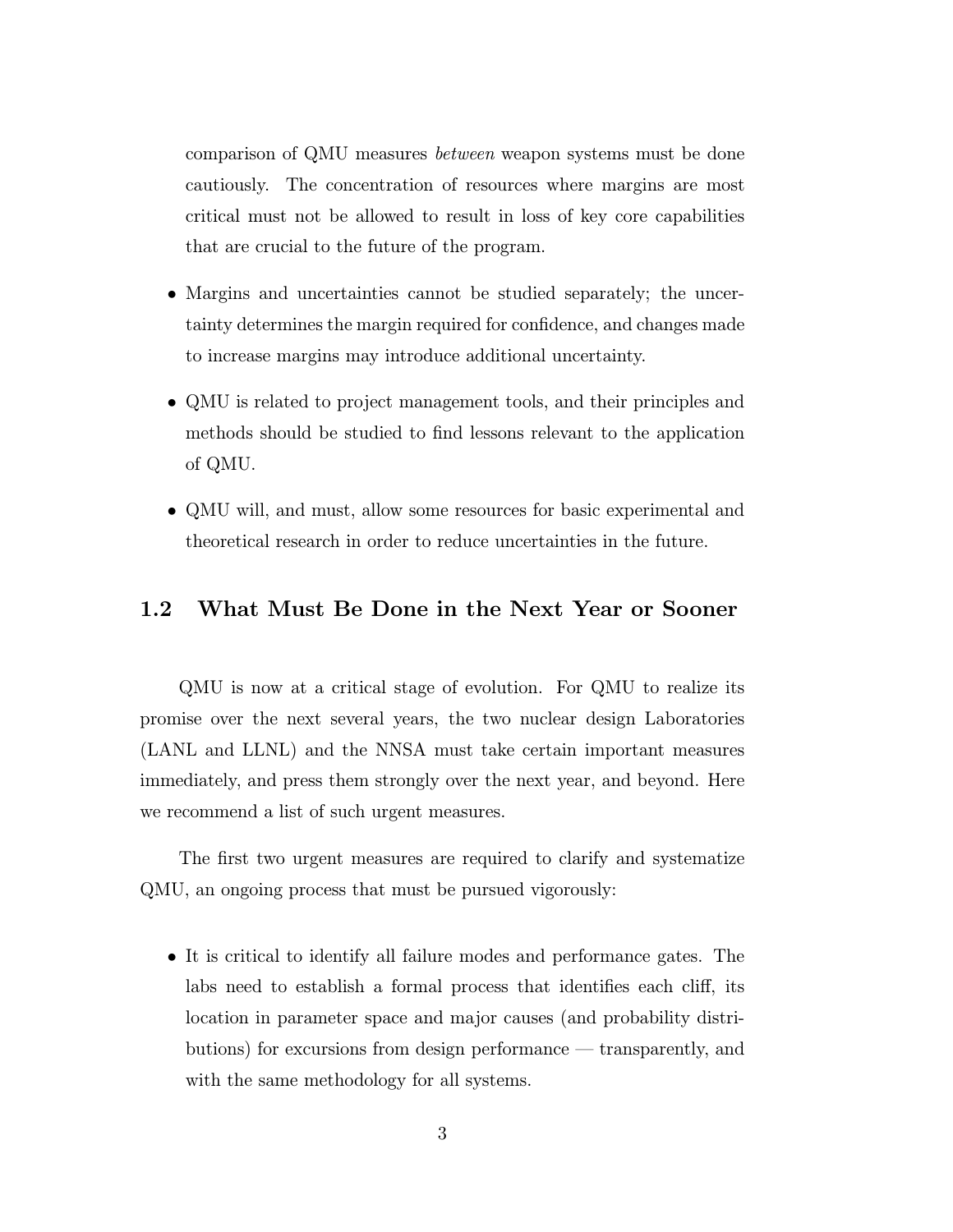• The labs need a process to establish interfaces between failure modes and performance gates, over the entire end-to-end sequence of normal or abnormal operation, for all systems in the enduring stockpile.

The next two urgent measures bring QMU to bear on physics uncertainty, and vice versa. The best way to treat an uncertainty is to understand the underlying cause and bound its effects. Ongoing work can and must reduce particular physics uncertainties:

- Recent and ongoing progress in physical understanding has reduced a principal "knob" factor in weapons design. A near term goal should be to reduce this "knob" to less than  $\sim 5\%$  uncertainty, over all regimes.
- Pu aging: Develop a database of effects from experiment, and prioritize any actions necessary, using QMU, for each system.

Senior management must take strong leadership in development and use of QMU:

- At present, the meaning and implications of QMU are unclear. The Associate Directors for weapons at the two Laboratories should write a new, and authoritative, paper, defining QMU, and submit it to NNSA, following up the paper by Goodwin & Juzaitis (2003), and building on the current progress noted above.
- Use QMU throughout the annual certification / annual assessment.
- Enter data of UGT failures and excursions into a searchable and accessible database, and mine these data in the context of QMU. Make this part of the training of new designers.

Finally, QMU can help improve the clarity of communications, not only among the labs and NNSA, but also with DoD, Congress, and the press.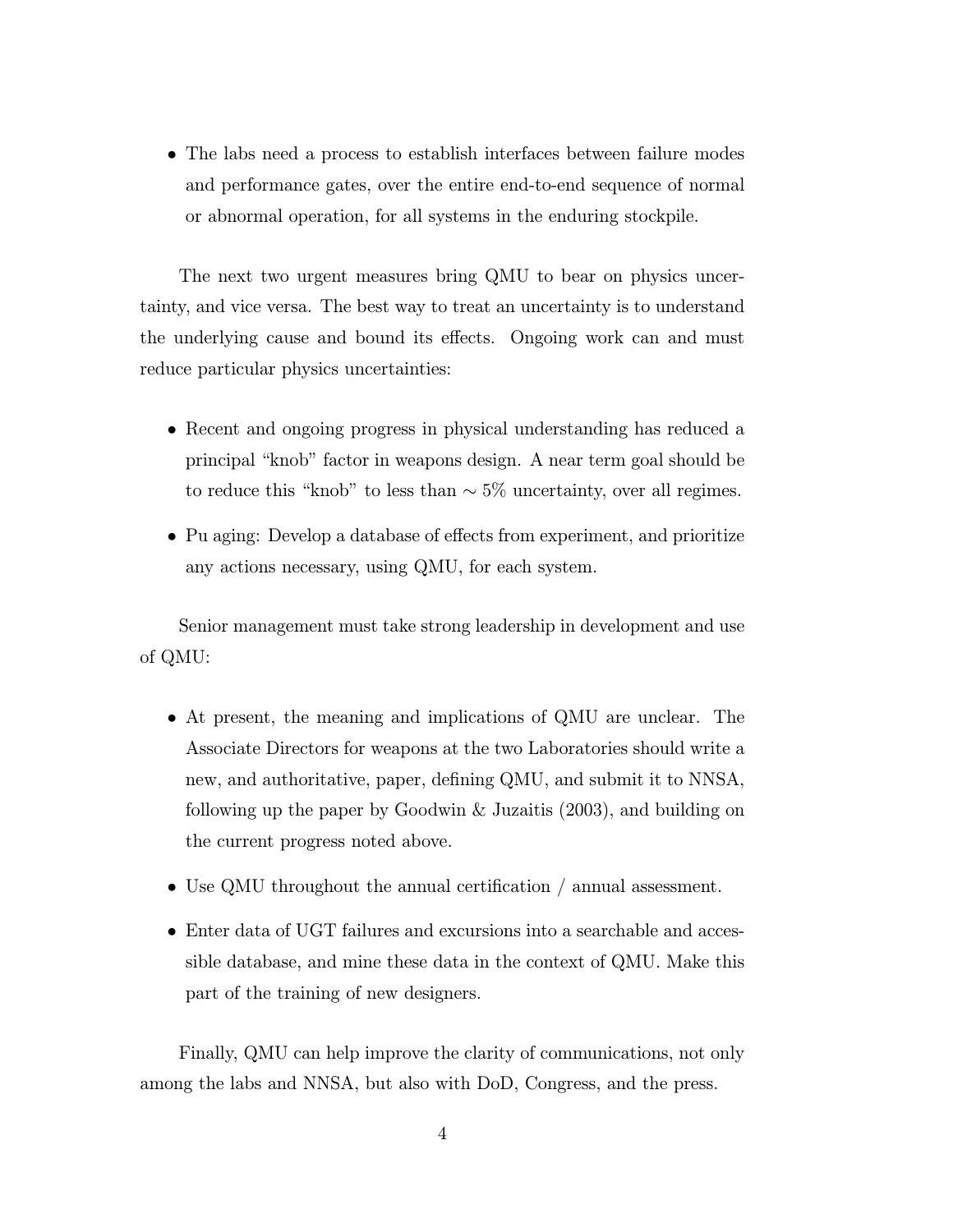# 2 INTRODUCTION

Since the cessation of nuclear testing in 1991, the nation has evolved new methods for stockpile stewardship. The national laboratories have begun to develop an intellectual framework for the assessment and certification of the performance and safety of the nuclear stockpile in the absence of testing. This approach, the Quantification of Margins and Uncertainties, or QMU, gives the laboratories a common language to articulate their methodology and a means to express a quantitative assessment of confidence in their judgments. QMU may also aid in setting programmatic priorities for stockpile stewardship. The laboratories have reached agreement on many aspects of the framework, and each laboratory is beginning to apply the methodology described by this largely common language to exemplify problems in stockpile stewardship.

In 2004, the NNSA asked JASON to review the QMU methodology, in particular the role of uncertainties. This report gives our conclusions; a classified Appendix provides further details.

We addressed both margins and uncertainties, but we focused on the latter. For uncertainties, we considered how they are identified, quantified, and used. We focused on the assessment of the nuclear explosive package, and we considered the many possible sources for these uncertainties, including our understanding of the underlying physics, experimental uncertainties, uncertainties inherent in simulations, as well as statistical uncertainty and nondeterministic physics.

Specific questions posed by the sponsor were:

• Is the methodology of QMU internally consistent, well defined and broadly understood?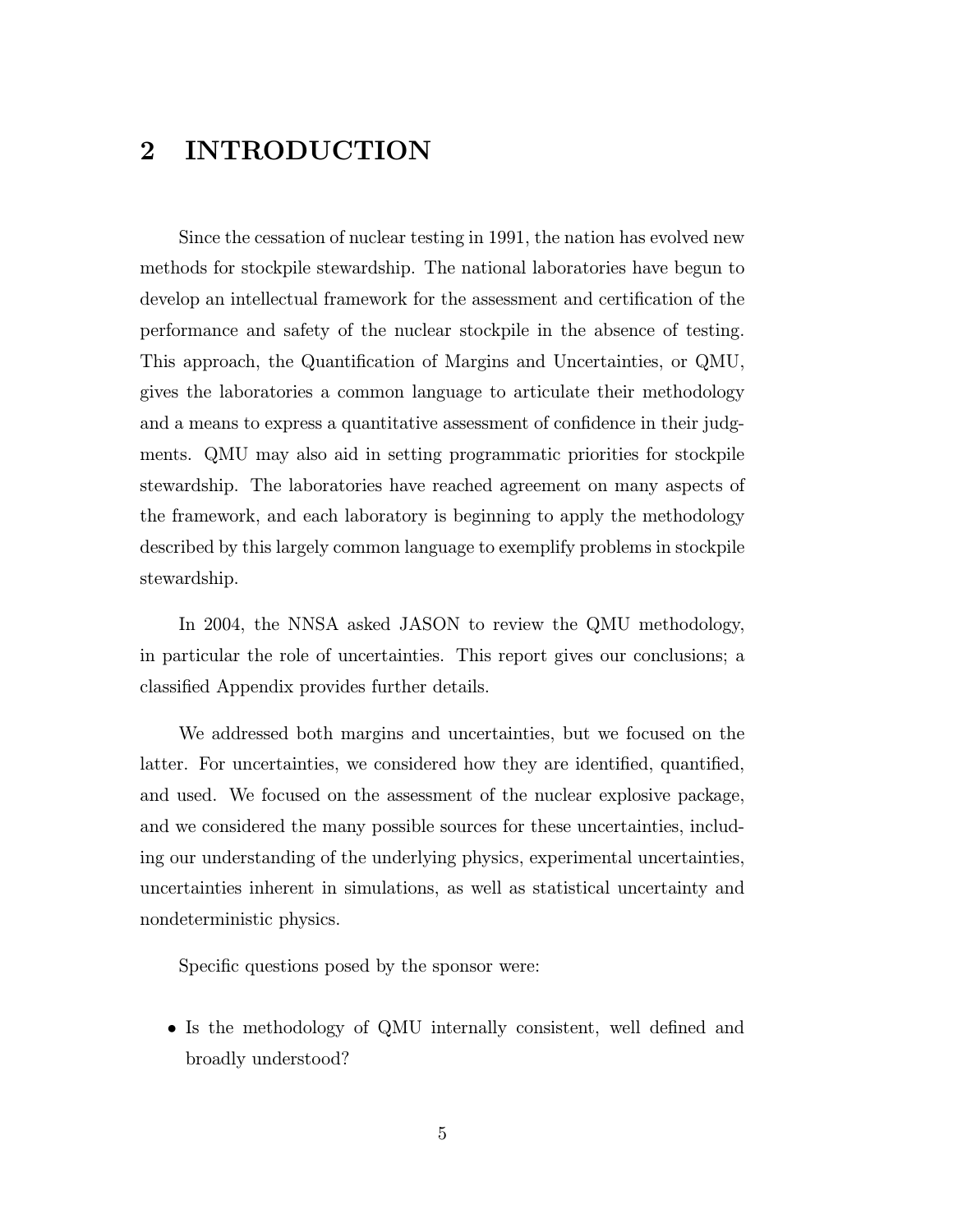- Is adequate emphasis being placed on the assessment of uncertainties: physical, experimental and numerical? Is there a robust method to identify failure modes and performance gates and the related uncertainties? Do the laboratories have a process to ensure that they have identified a sufficient set of such modes or gates?
- Will QMU improve risk quantification and thereby provide a method of balancing benefits against associated costs? Does QMU provide a useful management tool for prioritizing investments in the Defense Programs scientific program including experimental facilities and their  $use?$
- Does the QMU methodology provide a framework to enable the next generation of trained scientists with no nuclear test experience to make informed decisions regarding the safety, security and reliability of the stockpile?

We are grateful to briefers from the two nuclear weapons laboratories who provided us with abundant, well organized technical information and with insightful discussions. We are especially grateful to Paul Hommert (LANL) and Richard Ward (LLNL) for coordination.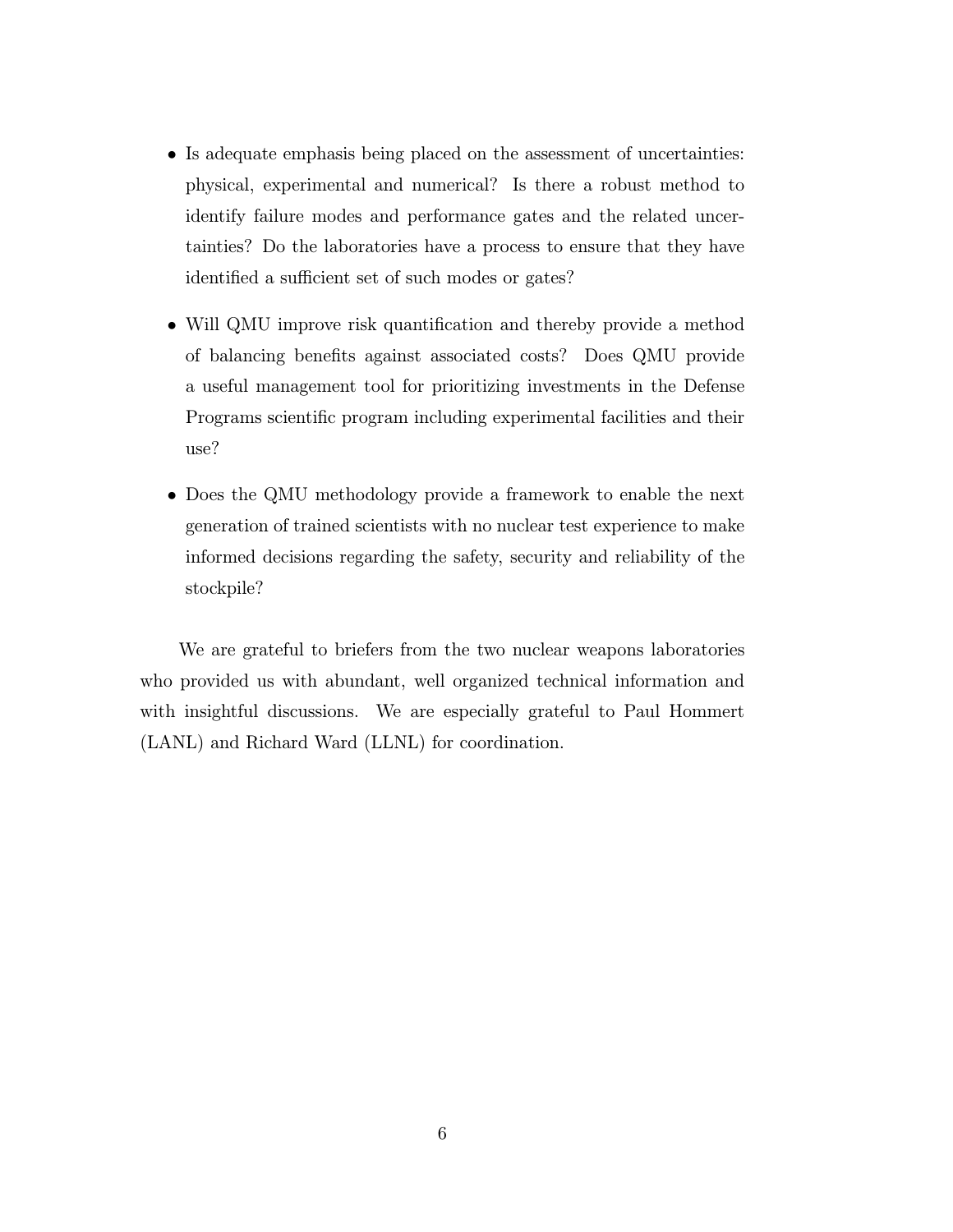# 3 QMU PRIMER

Quantification of Margins and Uncertainties (QMU) is a tool for managing science-based stockpile stewardship in a transparent way that facilitates the identification and quantification of failure modes (watch lists), the evaluation of options for responding to changes that occur in nuclear weapons in the stockpile due to aging or other causes, and the setting of priorities for stewardship activities to maintain confidence in the surety, safety, and reliability of the stockpile. It is a formal framework to measure confidence when empirical data are lacking, to identify critical issues and to assist in the optimal allocation of resources in reducing uncertainties. QMU is not itself a procedure for certifying the nuclear weapons in the stockpile, but the formal framework it provides, along with the common language for all parties involved, can be very beneficial to that process. The method of QMU may exploit the existing body of U.S. nuclear weapon nuclear test data, new experimental work, computer-based simulations, and expert judgments. QMU is science-based (but not the same as the "scientific method"). It is also based on long-standing engineering practice.

Margins and uncertainties in the margins are the key ingredients of the QMU approach to stockpile stewardship. Before we can define margin and uncertainty, we must describe in generic terms the essential parts of a nuclear weapon system. A nuclear weapons system can be decomposed into the delivery vehicle and the nuclear warhead(s) it carries. A nuclear warhead can be further decomposed into its nuclear explosive package (sometimes called the physics package) and the supporting engineering components (fusing and firing circuitry, etc.,) that are located outside the nuclear explosive package, including the overall container  $(e.g.,$  reentry vehicle for a missile warhead or environmental shell for a bomb). The nuclear explosive package contains all of the materials that are involved in the fission and fusion processes as well as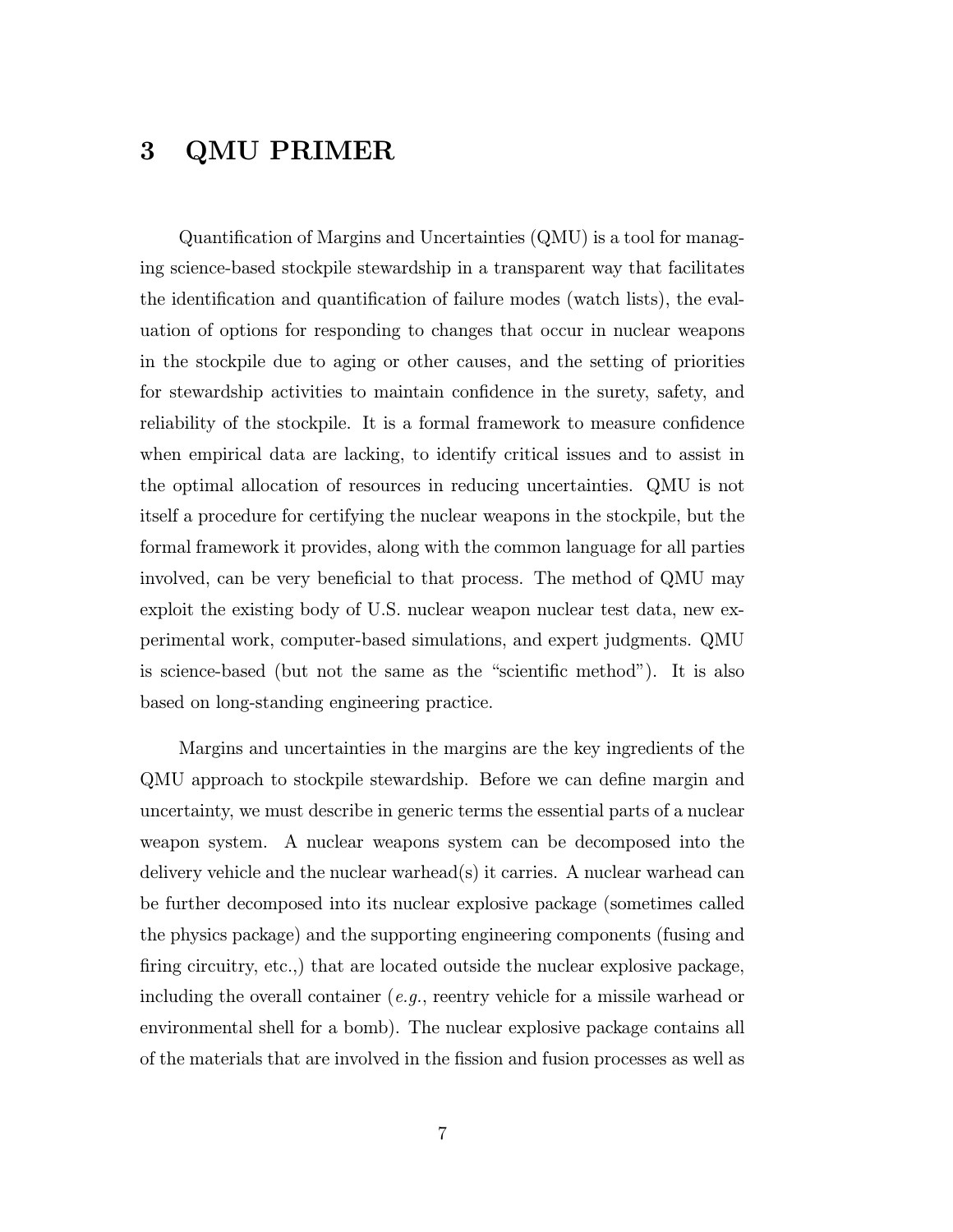the other components (e.g., high explosives) needed to bring about a nuclear explosion from energy released by nuclear fission and (usually) nuclear fusion.

### 3.1 Gates, Cliffs, Error Propagation and QMU

The fundamental concept in QMU is the *gate*. Before defining a gate, we remind the reader of conventional error propagation formalism. In this formalism a result or output  $R$  is a function of one or more input variables:  $R = R(x_1, \ldots, x_n)$ . Then an error or uncertainty  $\delta x_i$  in the *i*-th input variable produces an uncertainty in R:

$$
\delta R_i = \frac{\partial R}{\partial x_i} \delta x_i.
$$
\n(3-1)

The effects on R of the uncertainties in the input variables combine. If the uncertainties are mutually independent, a root-mean-square combination is customary (and describes a Gaussian distribution of  $\delta R$  in the limit of many variables):

$$
\delta R = \sqrt{\sum_{i} \left(\frac{\partial R}{\partial x_i} \delta x_i\right)^2}.
$$
\n(3-2)

More conservatively, an additive combination may be used:

$$
\delta R = \sum_{i} \left| \frac{\partial R}{\partial x_i} \delta x_i \right|.
$$
\n(3-3)

This error propagation formalism is based on a Taylor expansion of R, and is valid when the Taylor series converges rapidly (with one term!). When this condition is met the formalism is a powerful tool. In the Pit Aging study (JSR-05-330) the sensitivities of yield (or other outputs) to variations in physical properties are these partial derivatives.

Gates are defined when this formalism breaks down because at least one of the  $\delta x_i$ , or the corresponding partial derivatives, is large enough that terms in the Taylor series containing it do not converge, or do so only slowly. A practical example occurs in a gasoline engine, where  $R$  is the energy released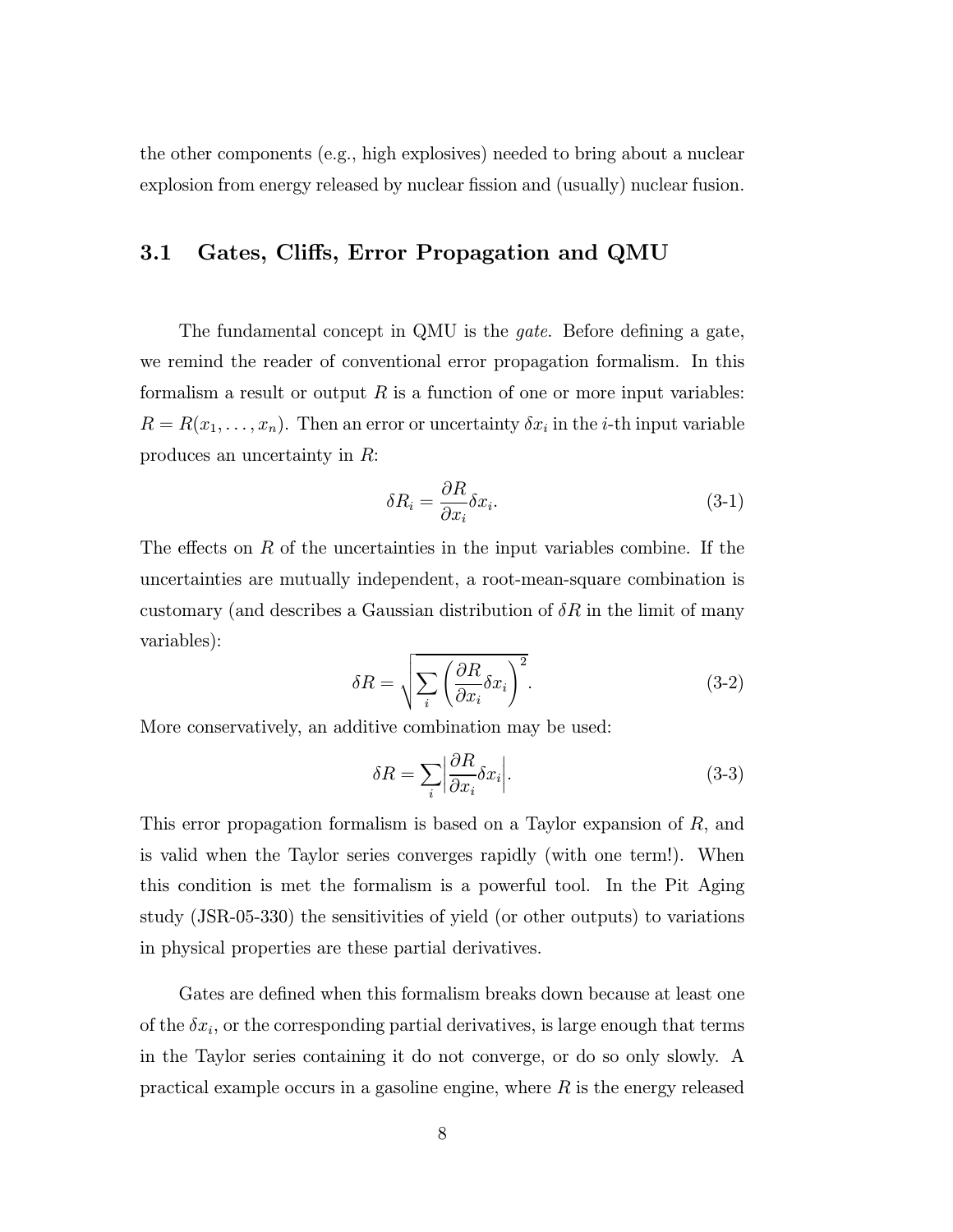by burning fuel in a cylinder and  $x$  is the energy of the spark. A minimum acceptable output value of  $R_{min}$  is specified. A threshold input  $x_{th}$  is defined by the condition  $R(x_{th}) = R_{min}$ .

In general, for x near  $x_{th}$ ,  $R(x)$  is a rapidly varying function; its slope may even be singular.  $R(x_{th})$  is not given by a Taylor series expansion about significantly larger values of x, nor is  $R(x)$  for x significantly larger than  $x_{th}$  given by a Taylor series expansion about  $x_{th}$ . This is illustrated in the Figure. In fact, for x close to  $x_{th}$  R is likely to be a very sensitive function of other variables (such as temperature, or the richness of the fuel mixture) and may not even be deterministic.

The region of x around  $x_{th}$  is referred to as a "cliff" because of the shape of the function  $R(x)$ . The entire process of ignition is described as a gate because, to good approximation, it only matters whether the gas in a cylinder passes through it  $(x \geq x_{th})$  or not  $(x < x_{th})$ . If ignition occurs, the energy release is almost independent of the pre-ignition conditions. Memory of them is lost, and the result is at least approximately described by a single binary bit–either the fuel ignites and burns, or it does not.

Let  $x_0$  be the nominal value of x which is found if the ignition system is functioning as designed. The manufacturer may specify that x is not less than  $x_0$  by more than a tolerable uncertainty U. Then the margin of successful operation

$$
M \equiv x_0 - U - x_{th},\tag{3-4}
$$

(this definition is a convention; others may choose the definition  $M \equiv x_0$  –  $x_{th}$ ). Clearly,  $M > 0$  is required for proper functioning of the engine.

For simplicity we have only considered downward deviations in  $x$  but, in general, upward deviations must also be considered and will generally be described by different values of  $|x_0 - x_{th}|$  and U. Additional uncertainties enter because the function  $R(x)$  is imperfectly known and because the choice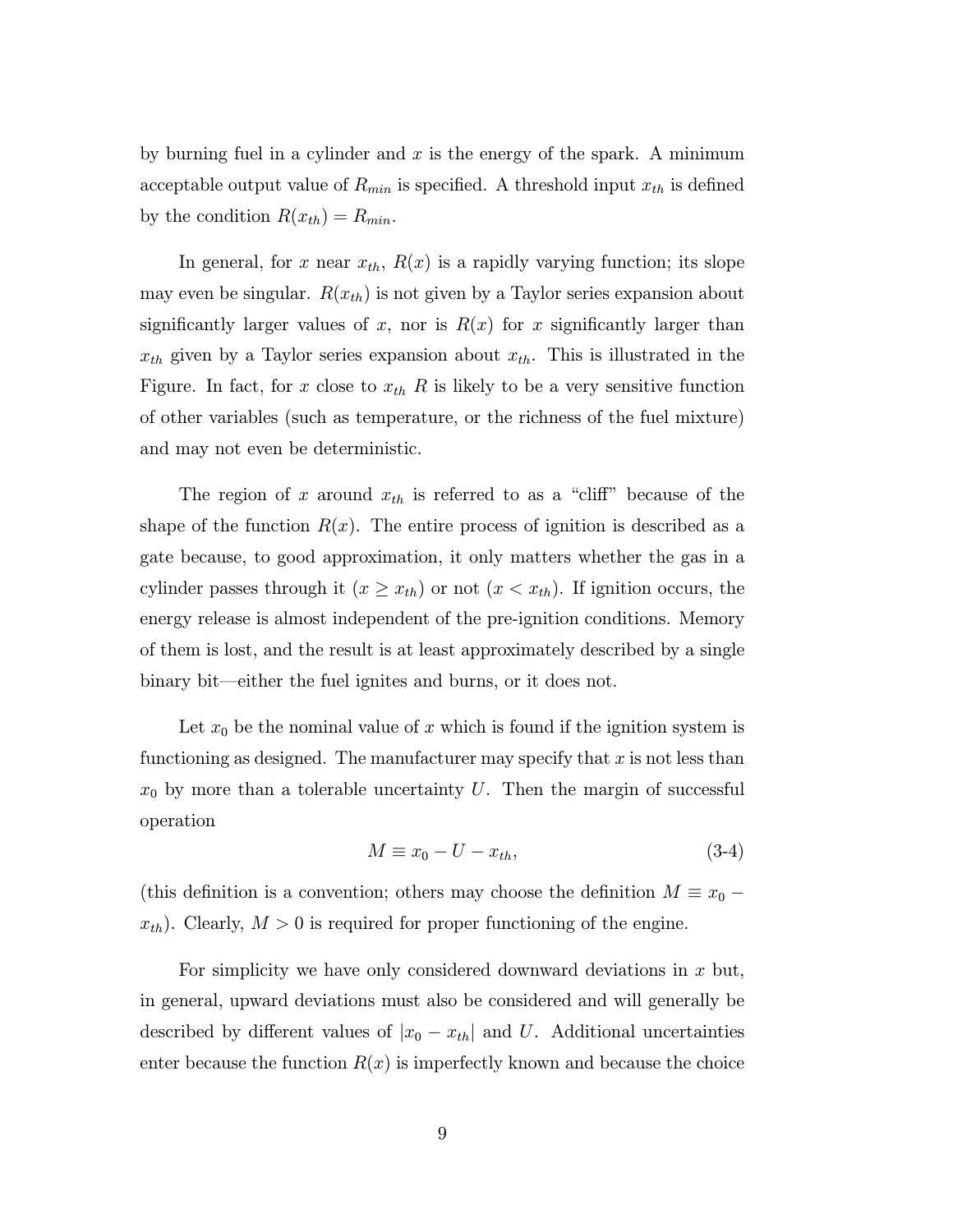

Figure 1: Definition of margin  $M$  and uncertainty  $U$  showing cliff.  $x_0$  is the nominal value of  $x$  and the threshold  $x_{th}$  is determined by the minimum acceptable  $R_{\min}.$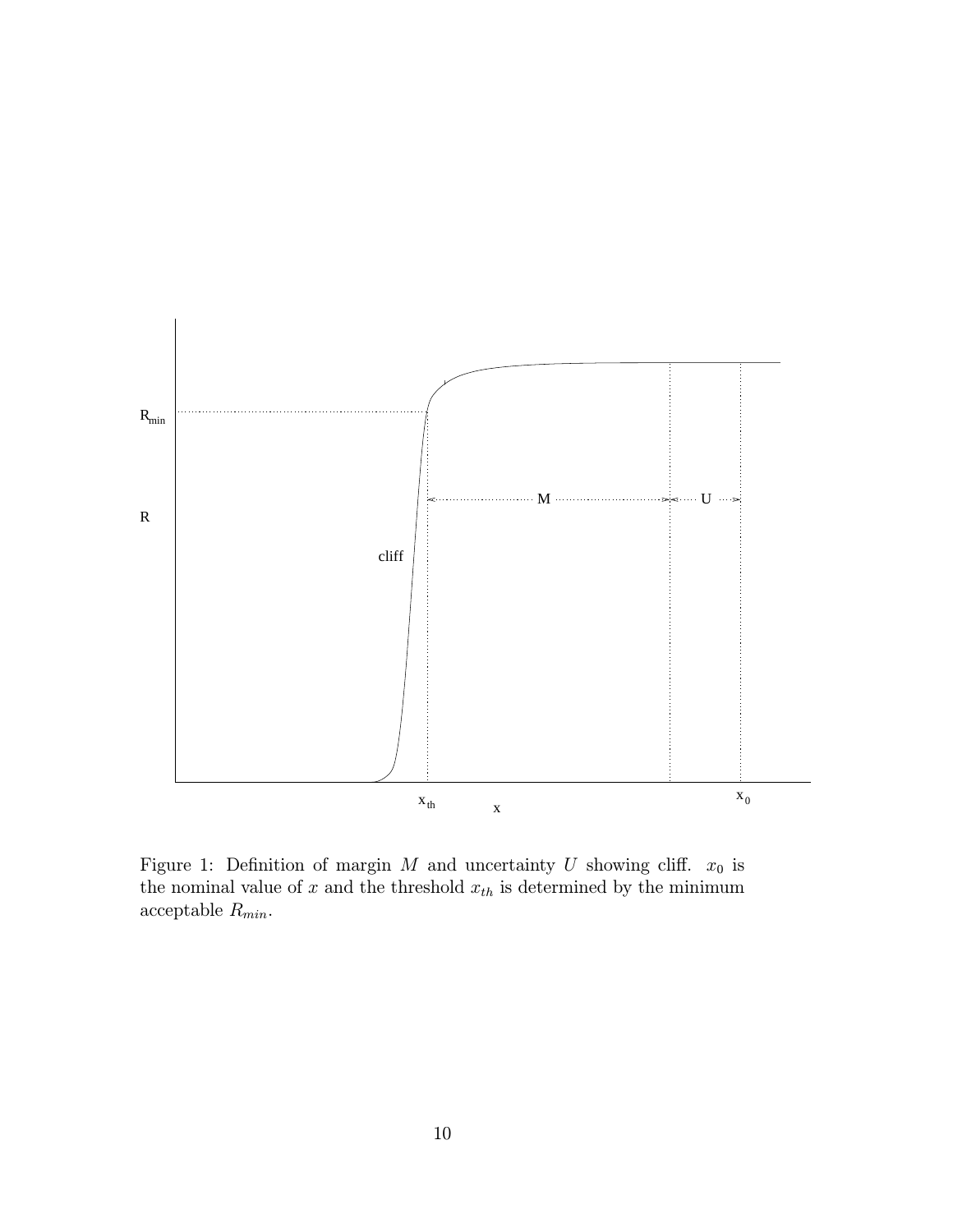of a minimum acceptable output  $R_{min}$  is necessarily somewhat arbitrary. These extra uncertainties contribute to the effective value of U and reduce M, but may be treated in the same way as the uncertainty in the value of x.

How large must  $M/U$  be? The answer depends partly on how reliable the engine must be (a helicopter demands much greater reliability than an automobile). It also depends on the statistics of the distribution of  $x - x_0$ . If U is an absolute bound on the magnitude of this quantity then  $M/U > 0$ (positive margin) is sufficient. If U is the standard deviation of a Gaussian distribution then  $M/U > 2$  provides greater than 99.8% assurance of successful operation (more than is required for a weapons system, but probably insufficient for an internal combustion engine). However, if the distribution of  $x-x_0$  has long tails (a Lorentzian distribution, for example) then  $M/U \gg 1$ is required.

In the real world, parameter distributions rarely have simple analytic forms. For the nuclear components of weapons (in contrast to their nonnuclear components) there aren't enough data to permit their empirical determination, and they are estimated from a combination of numerical simulation and expert judgment. Long tails in the distribution of  $x - x_0$  are described, in everyday life, as the chance that something is "broken"; in some cases (such as flight-critical aircraft systems) a combination of conservative engineering, long experience and redundancy have reduced them to extremely low levels.

The quantification process in QMU is intended to accomplish just this, not by collapsing the nuances of expert judgment and the vast experience on which it is typically based into a single number to be placed on a check-list, but by establishing a process whereby estimates of margins, their uncertainties and the reliability of both can be systematically derived. The objective is to be able to re-evaluate continuously the margins and uncertainties in order to assess better their reliability as new information becomes available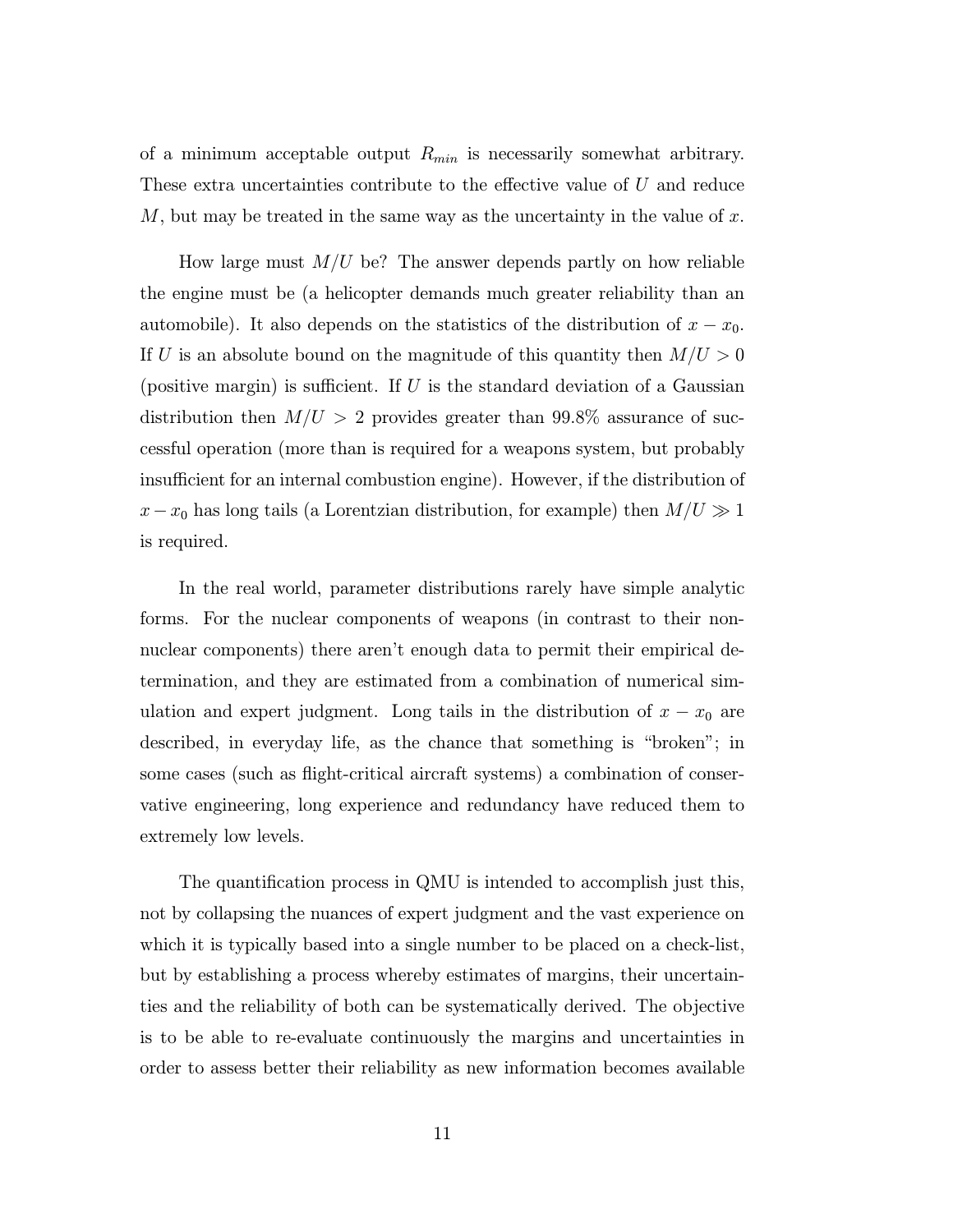$(e.g., new experimental data, new simulation results or, most significantly,$ any new failure modes that might be uncovered).

Uncertainties are more difficult to quantify than the margins themselves, and the reliability of each uncertainty estimate is yet more difficult to establish. Nevertheless, it is generally possible to estimate whether an uncertainty corresponds more closely to a 65%, 90% or 99% confidence level based on a combination of measurement and simulation. It is essential to do this, of course, in order to be able to propagate and combine uncertainties as one attempts to characterize the entire system. Implicit in the process is the requirement to define the underlying statistical distribution, even if only approximately  $(e.g.,$  normal vs. log-normal). The end result ought to be a process for estimating confidence levels, and a clear language for describing the uncertainties associated with key margins.

## 3.2 Uncertainties

There are several different kinds of contributions to uncertainty in the performance of complex physical systems:

- 1. Uncertainties in physical properties–in principle, these are reducible by experiments.
- 2. Uncertainties in physical processes responsible for observed behavior– in principle, these are reducible by experiments.
- 3. Uncertainties in physical realizations–in principle, these are reducible by tightening manufacturing tolerances and control.
- 4. Uncertainties in the environment–in principle, these are controllable.
- 5. Uncertainties resulting from the non-deterministic nature of some complex physical processes.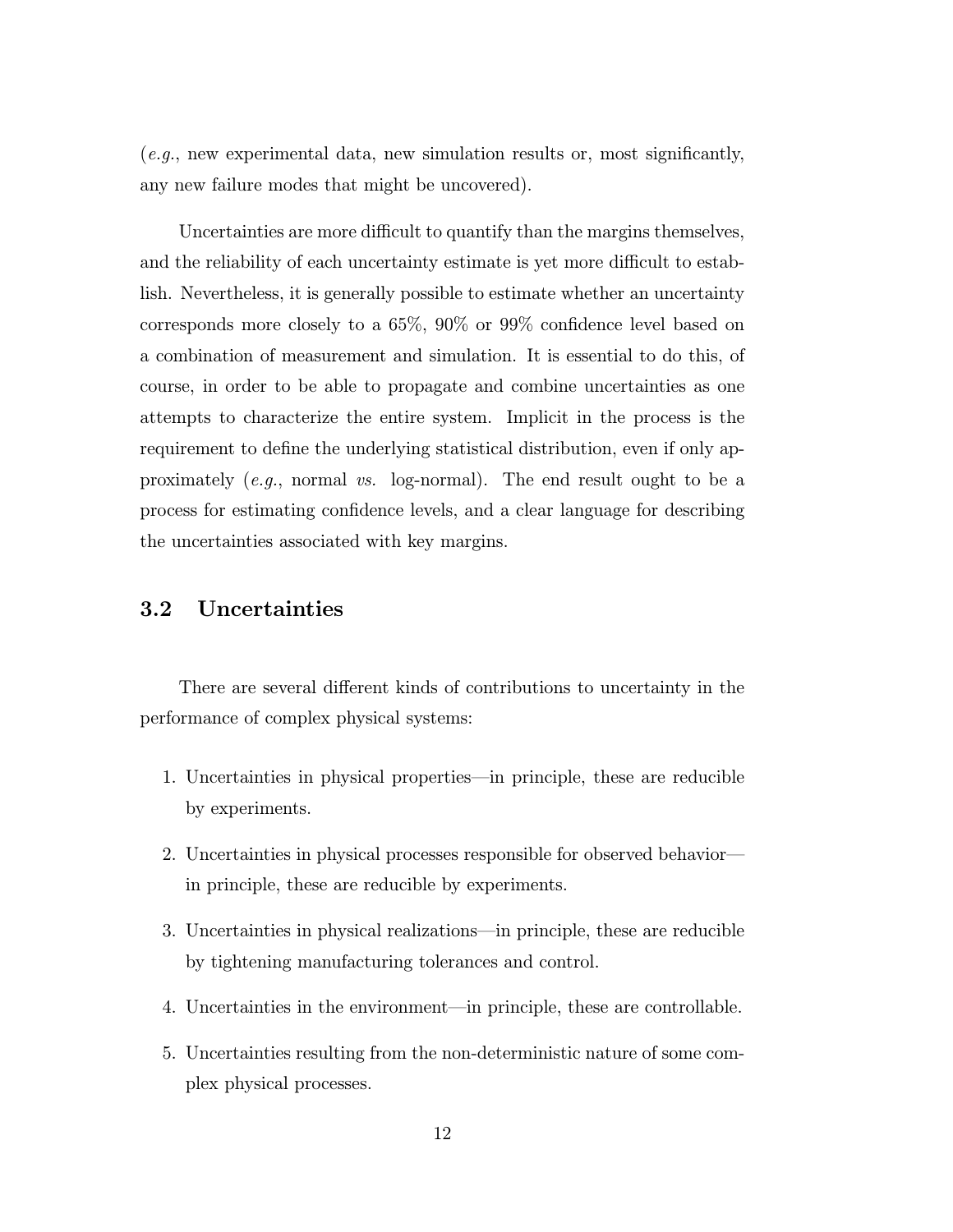#### 3.2.1 Indeterminacy (Chaos)

The last item is of particular interest. A familiar example of a nondeterministic physical system is the weather. At the same time of year, at the same time of day and at a specified location the temperature, humidity and rate of precipitation vary substantially from one year to the next, or from one day to the next, despite essentially identical forcing functions (geography, insolation, etc.). Similarly, climate is substantially non-deterministic, with warmer and cooler periods, ice ages and interglacials, wetter and drier epochs, etc. So is the flapping of a flag in the wind and many other turbulent flows. Of course, all these systems do respond in a predictable manner to variations in forcing functions (winter is cooler than summer, for example), but to this must be added a significant non-deterministic component.

Unfortunately, we do not know to what extent the performance of nuclear weapons is non-deterministic. There are no homogeneous series of tests, and the occasional significant deviation from expectation is as plausibly the result of a deterministic process as of indeterminacy. On the other hand, indeterminacy is important, because it may pose the ultimate limit to reliability.

Can we learn anything about the possible presence of indeterminacy in nuclear weapons? Studies of indeterminacy in physical systems began with the work of the mathematician Poincaré a century ago, and much of our present understanding dates from that period. Interest was revived when Lorenz stumbled over indeterminacy in a weather calculation in the 1960's. He restarted a computer simulation with parameters copied from a printout (and therefore differing in low-order bits from their values stored in the computer) and discovered that these small differences in input made large differences in the results later in the simulation (a quantitative theory of such phenomena in differential equations had earlier been developed, without ref-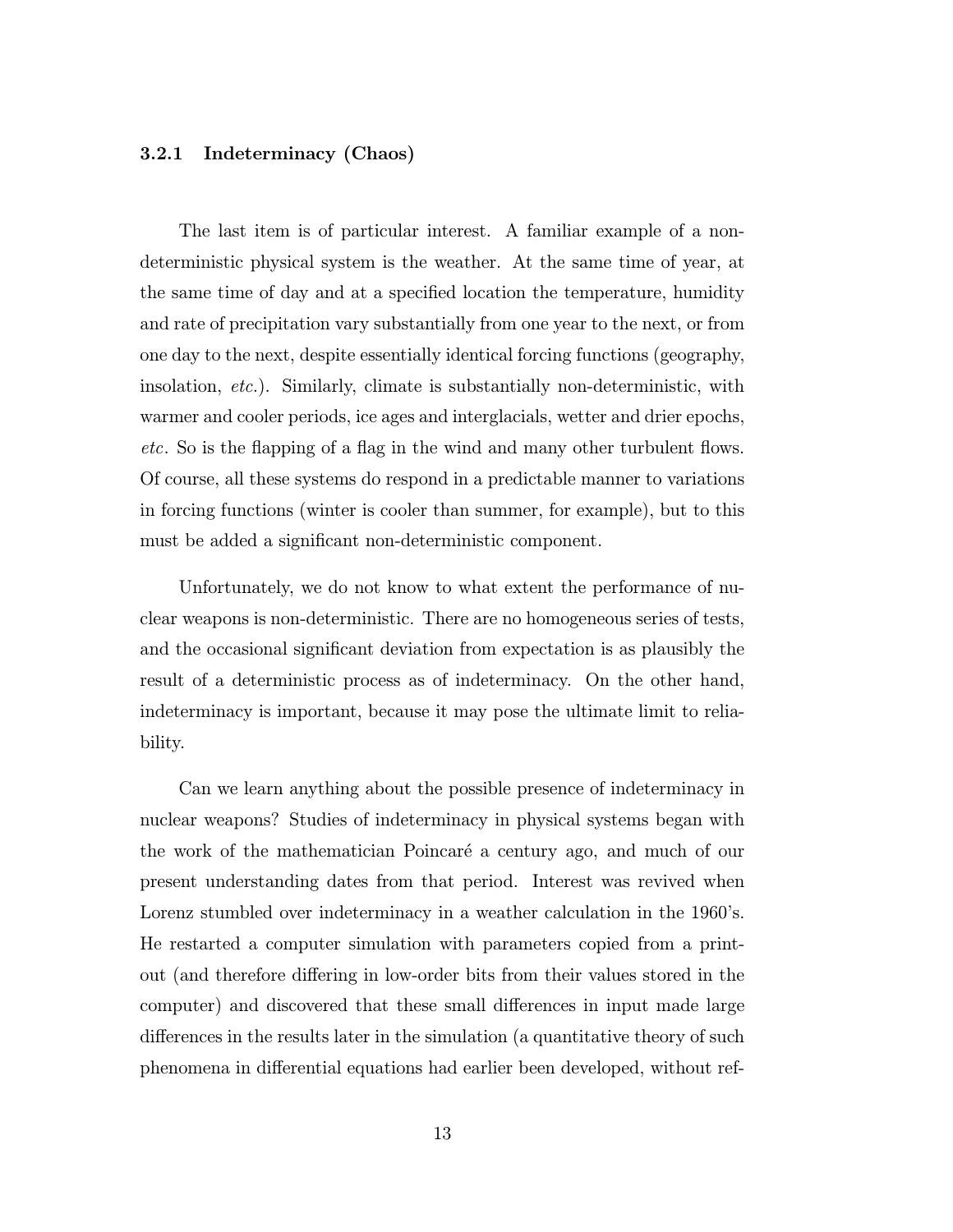erence to computer integration, by Liapunov). This is often described as the "butterfly effect"–the beating of a butterfly's wings will change the weather a year hence. Of course, the butterfly effect is only a hypothesis–we do not have two weather systems, one with and one without the butterfly, with which to test it, but its reality is generally accepted.

In the field of nuclear weapons, analogous numerical experiments can be performed, introducing small perturbations to see if they produce larger consequences. This may be significant where there are hydrodynamic instabilities. If indeterministic processes occur in such areas as sub-grid turbulence, then their consequences are not directly accessible to system-scale numerical experiment, but could be investigated with subscale calculations. The results of these subscale calculations could then be coupled to system-scale calculations. Indeterministic processes on larger scales, such as longer wave hydrodynamic instabilities or in chemical reaction networks, etc., could be studied directly with system-scale calculations.

#### 3.2.2 Human uncertainties

In addition to the physical uncertainties that experts are able to estimate, there are uncertainties that have to do with the competence and credibility of the experts. When a non-expert citizen or member of Congress is judging the reliability of the stockpile, uncertainties of the second kind are at least as important as uncertainties of the first kind. The member of Congress may reasonably say to the expert, "Why should we believe what you say?" History is full of disasters which the experts of the day had declared to be unlikely or impossible. To take a recent example, NASA at one time claimed that the chance of a fatal crash of the Space Shuttle was one in a hundred thousand. The two Shuttle crashes proved that the experts failed by choosing to ignore risks whose existence (though not their quantitative magnitude) were known–these were not "unknown unknowns". Members of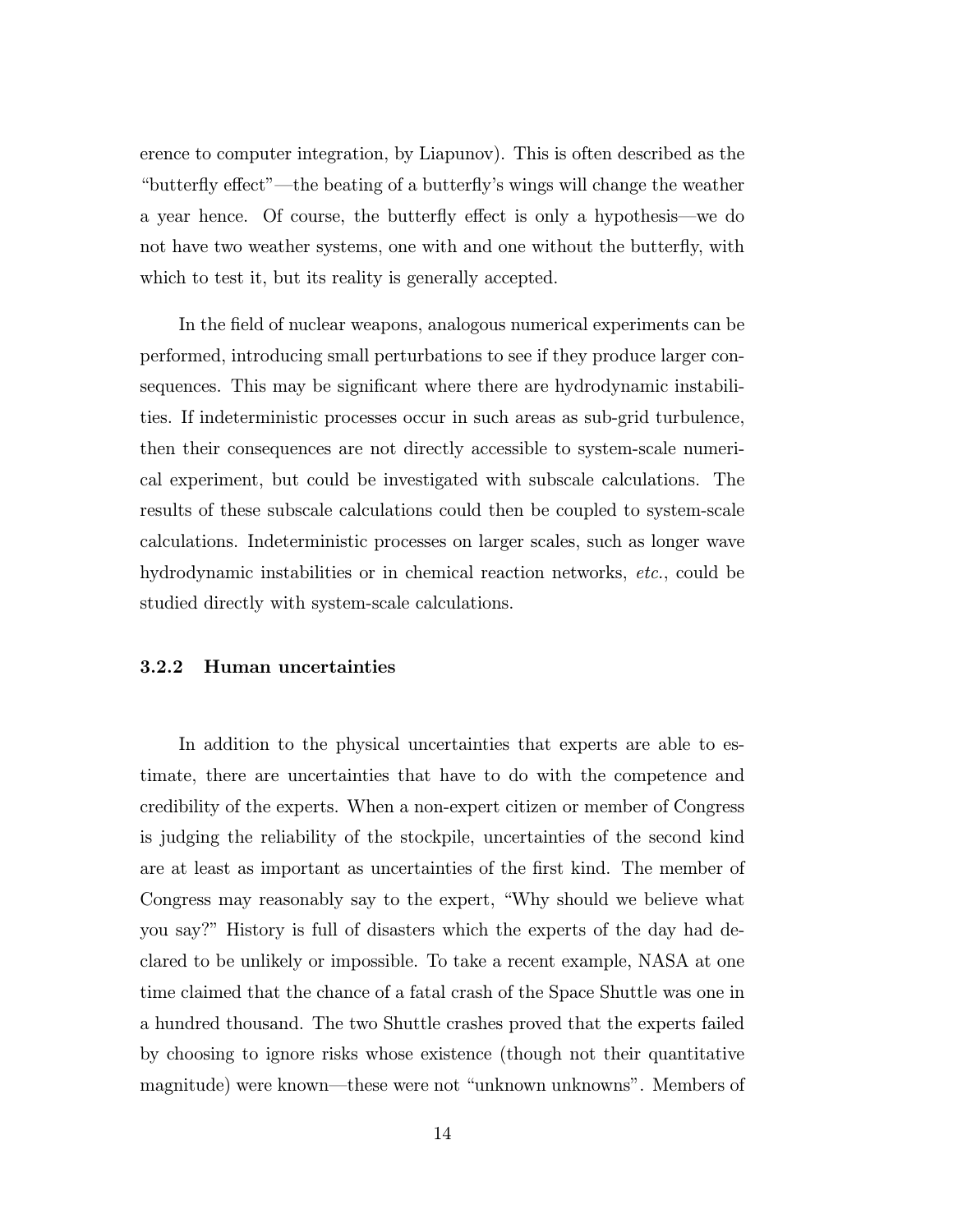Congress (and their staffs) will try to decide whether the experts in NNSA are more reliable than the experts in NASA. In making a judgment of the overall reliability of the stockpile, uncertainties of expert judgment must be taken fully into account.

Fortunately, we have a massive historical record that gives us an objective measure of the reliability of the nuclear experts. The record consists of the results of the nearly 1200 nuclear tests conducted by the USA since 1945. The tests were of many kinds, conducted for a variety of purposes, but they give us, irrespective of technical details, a crude measure of the competence of the experts who planned them and carried them out.

Let  $N$  be the total number of tests that confounded the experts, either by failing to give the expected yield or by giving a nuclear yield when they were not expected to. Then the fraction

$$
f = (N/1200) \tag{3-5}
$$

gives an objective measure of the frequency of expert misjudgements and mistakes. To determine  $N$  it is necessary to go through the historical record of tests and pick out those that failed unexpectedly. This we have not done.

Informal discussion with people from the weapons laboratories leads us to estimate that N is about 24 and f is about  $0.02<sup>1</sup>$  A historian who is not a weapons-designer or an employee of NNSA could be asked to make a careful determination of  $N$ , and the resulting value of  $f$  then be made public as an objective measure of uncertainties resulting from limitations of expert judgment.

If the same methodology had been applied to estimate the reliability of the Space Shuttle, based on the historical record of space launches, the resulting value of f might have been as much as  $0.10$ . That would have over-

<sup>&</sup>lt;sup>1</sup>Curiously, this is about the same as the rate of catastrophic Shuttle failures. However, the Shuttle is (was) operated to minimize risks, while some nuclear tests were deliberately performed to investigate regions of uncertainty.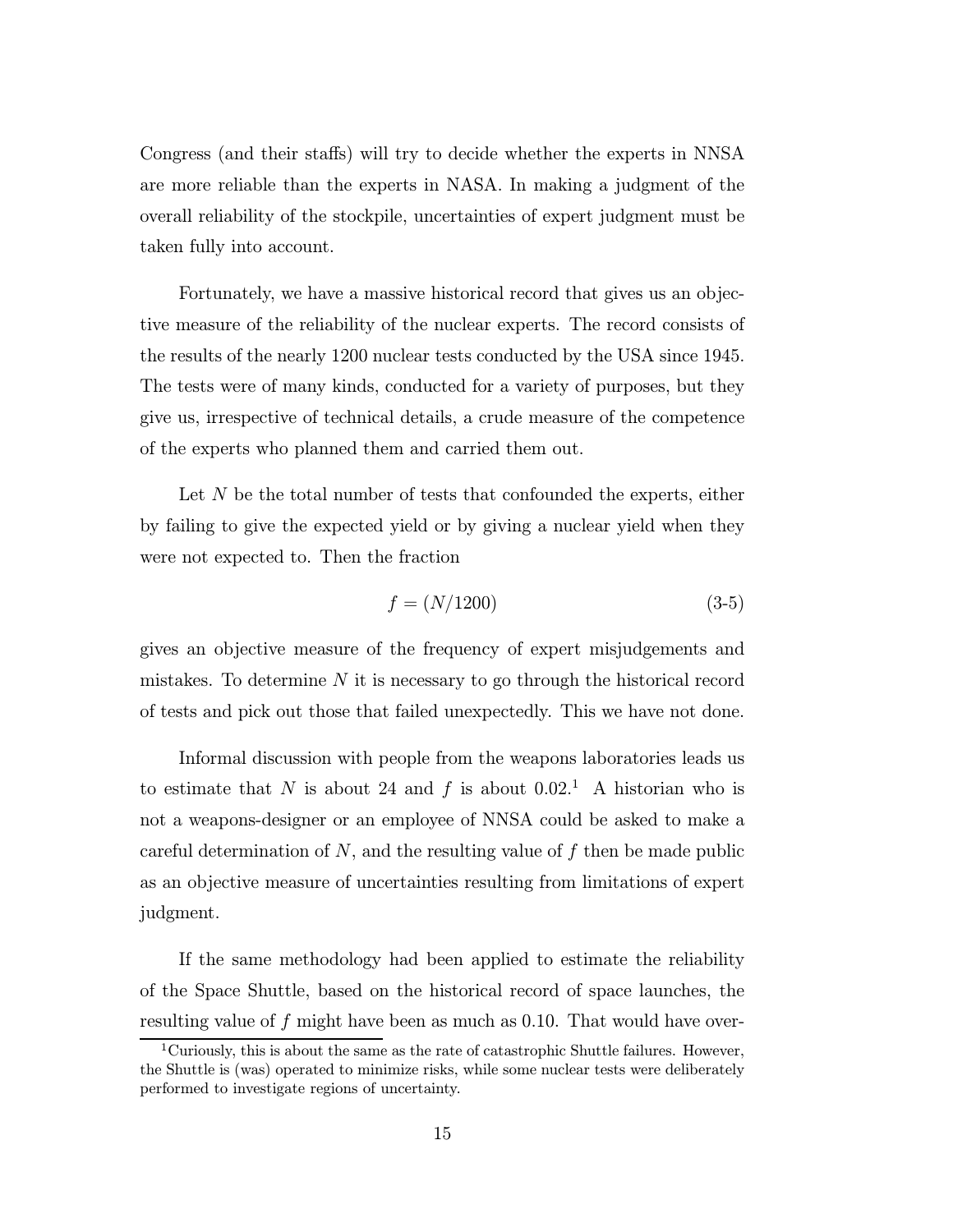estimated the probability of a shuttle crash, which empirically has been in the range 0.01—0.02, but not by a large factor. In the case of the nuclear stockpile, the value of f probably also over-estimates the probability of human errors affecting weapon performance, because the modern stockpile weapons have been tested and analyzed more carefully than earlier generations of weapons. But the member of Congress need not assume that  $f$  is an over-estimate. If the value of  $f$  is around 0.02, this should be an acceptable level of uncertainty for the stockpile weapons. It is smaller than the uncertainty of the commandand-control and delivery systems that are required for the operation of the weapons.

It is politically important that uncertainties of this kind should be included in any public statement of stock-pile reliability because the credibility of the statement depends on the credibility of the experts.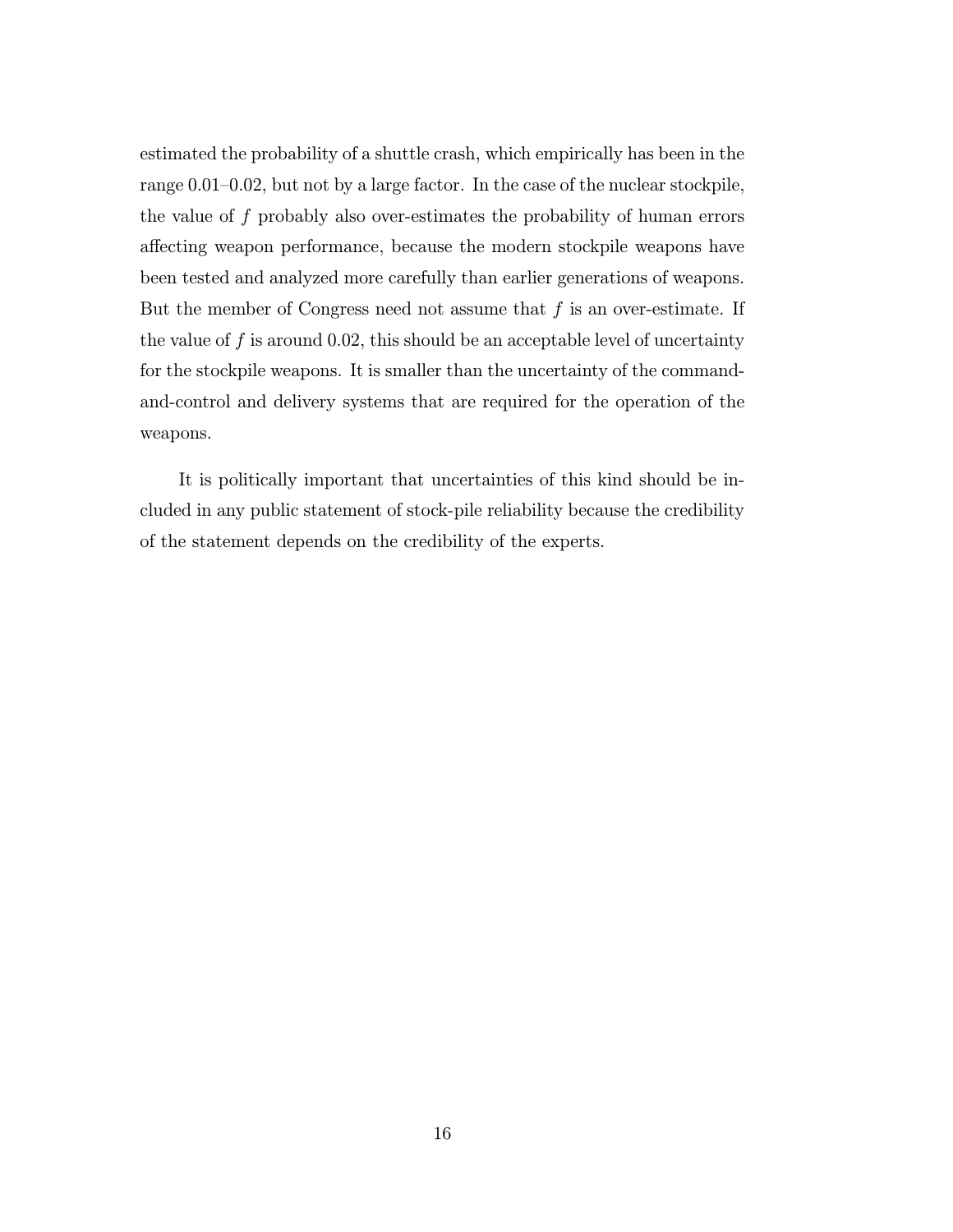# 4 AN HISTORICAL VIEW OF QMU

Where is the wisdom we have lost in knowledge? Where is the knowledge we have lost in information?

–T. S. Eliot, "The Rock"

## 4.1 An Historical Introduction

During the JASON briefings on QMU, it became evident that there were a variety of differing and sometimes diverging views of what QMU really is and how it is working in practice. To some extent, NNSA headquarters staff, lab management, and lab scientists and engineers differ with each other and among themselves. Confusion among these people will surely lead to confusion and distrust among people who have critical concerns and responsibilities for nuclear weapons, including DoD customers, the Secretary of Energy, and others, who are told that something termed QMU is essential to stockpile stewardship. In what follows we attempt to gather together these views as we heard them at the briefings and as they are found in several documents dating from 1997 to the present. We then attempt a definition and a program for QMU which could reconcile the many beliefs now existing. It may happen that no one else agrees with our views. But we emphasize the importance of finding a universal definition of QMU and its implications which can be explicitly accepted and implemented by NNSA, lab management, and lab technologists.

We note at the outset that the QMU problems faced by the design labs often differ from those faced at Sandia, where full-scale component tests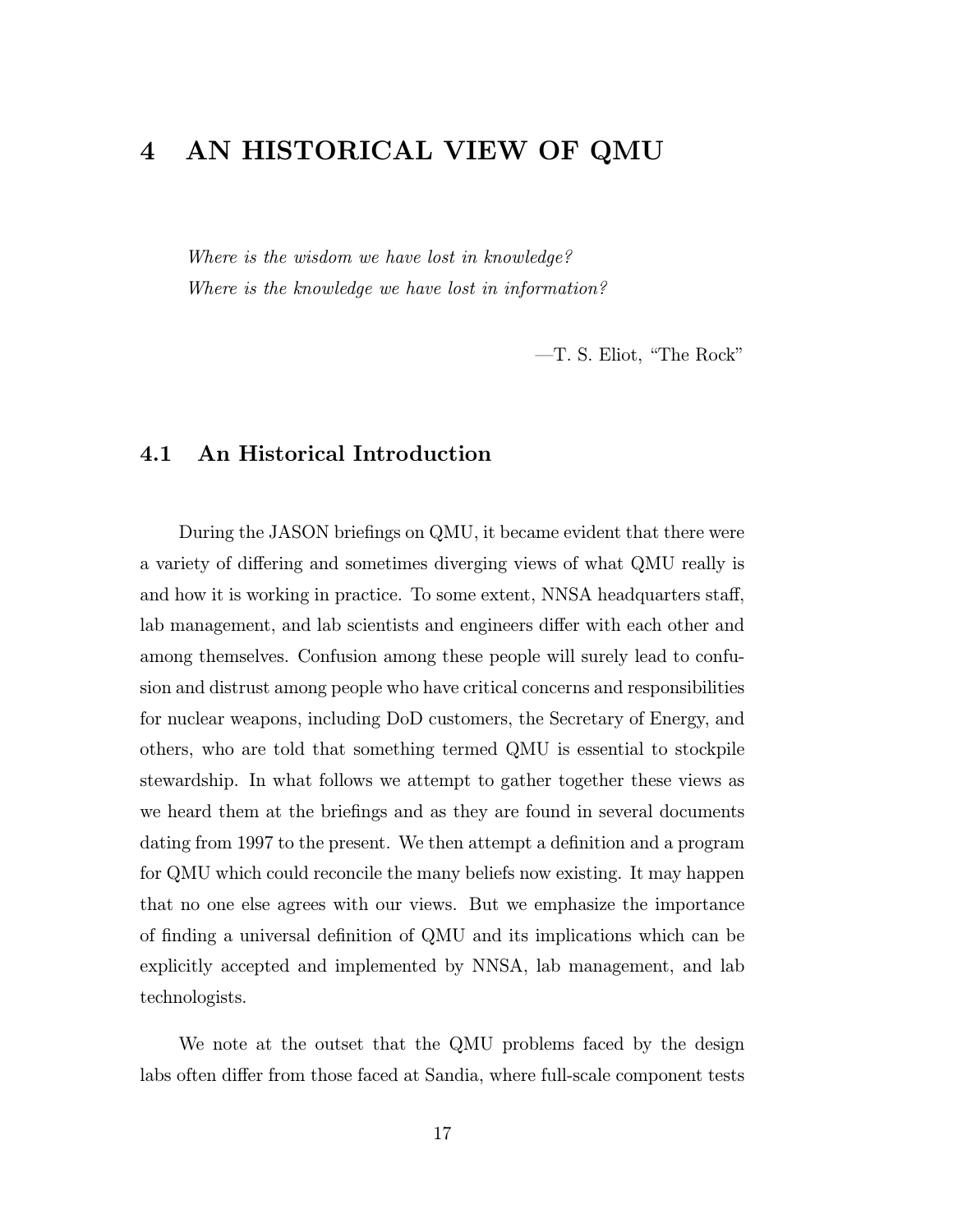in sufficient numbers to allow statistical analysis are usually possible. The characteristic feature of QMU at the design labs is that the underground test (UGT) data base is simply not broad enough or deep enough to allow confident statistical analysis, and could not become so even if UGT were resumed. Although there were about 1000 US UGTs, there is often little breadth in covering a specific weapons function (whether successful or anomalous) in a specific weapons type. And UGTs did not go deep into weapons function in many cases; they were perforce instrumented mostly for global and integral quantities, such as primary and secondary yields and a few other markers of weapons performance. Our report covers what QMU should be for the design labs, given that UGTs are unlikely to be resumed in the near future and that the UGT database may well contain less information than is needed for stockpile maintenance today. This is not to slight the importance of finding a definition and process for QMU that all three labs will agree with and apply, but our comments below refer to the design labs' problems only. [We received no briefings from Sandia, although some Sandia people attended.]

Following Eliot, we distinguish *information* from *knowledge* from *wis*dom. For our purposes, information is what scientists and engineers gather through experimentation, large-scale simulations, application of statistical methods, and the like. Knowledge is gained by organizing information; it includes analyses of various sorts. And wisdom (according to the American Heritage Dictionary) is "The ability to discern or judge what is true, right or lasting; insight". In the context of stockpile stewardship, wisdom means making the right decisions in managing stewardship, in the certification process, and in conveying to the US government and people a strong confidence in these decisions. As Eliot suggests, one can slight knowledge if the process of information-gathering is dominant, and one can slight wisdom if mere organization of information is dominant. We believe that the history of stewardship since the end of UGTs in 1991 reveals a tendency to confuse these three concepts of Eliot's, along with several efforts on the part of the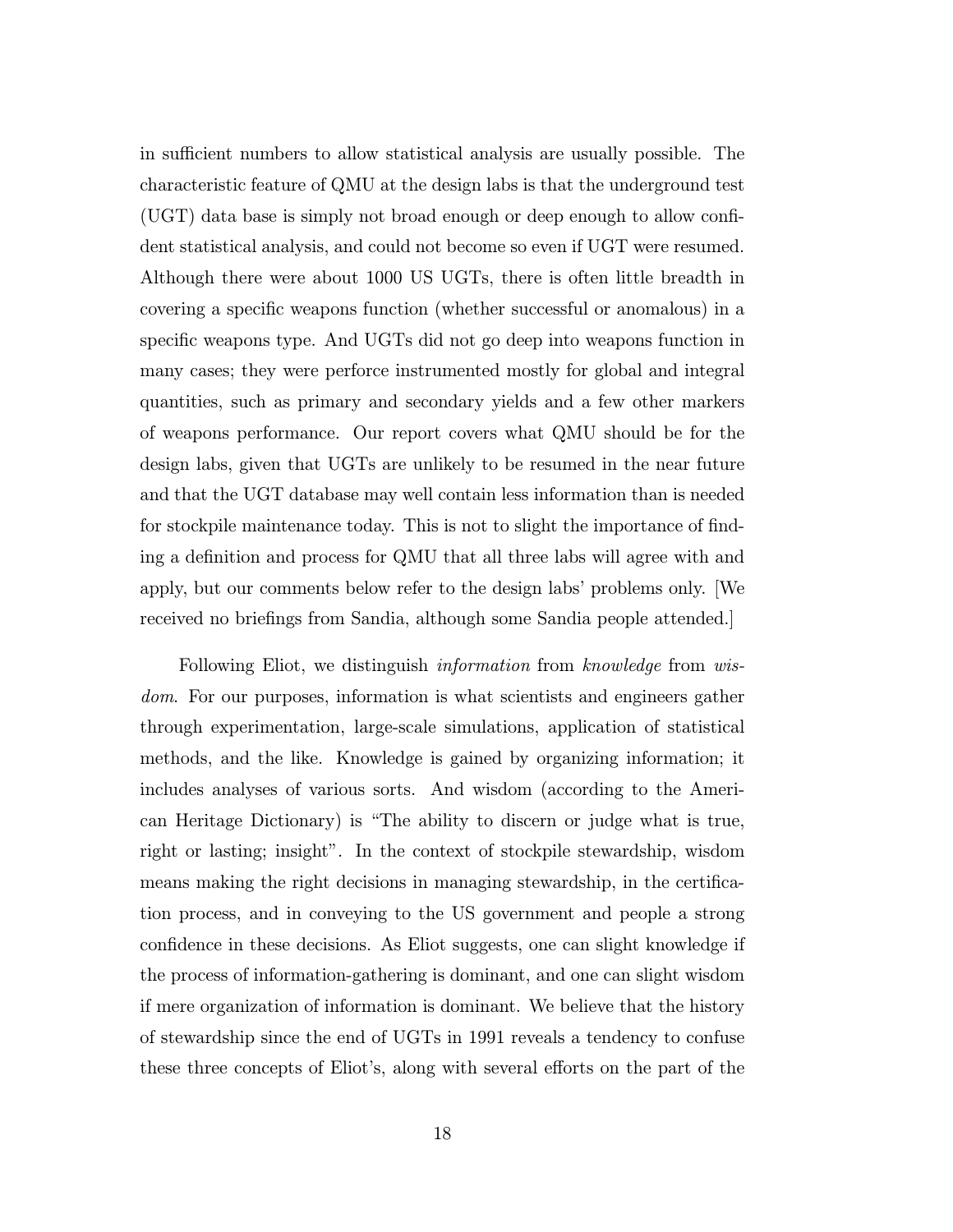weapons labs and headquarters management to end this confusion. QMU is now the watchword, in the sense that all stewardship players agree that there must be something like it that drives stewardship. But exactly how can it unite information, knowledge, and wisdom?

In fact, the word "wisdom" is not commonly used to describe the endpoint of QMU. Two words sometimes used interchangeably and confusingly to describe this endpoint are confidence and reliability. These are not at all the same concepts. In our view, confidence is what the Secretary of Energy and the President need from the weapons labs; it is not a number like M/U, nor is it the summary of a statistical analysis. Reliability, on the other hand, may well be quantified by various scientific and statistical analyses. Reliability may be the concept used by the labs to express certain of their QMU findings quantitatively, and as part of their own process of building confidence internally, but confidence is what they must pass on to higher authority outside NNSA.

First we review some of the steps taken and views held, at times ranging from several years ago up to this year (2004)'s JASON Summer Study, that led to the concept of QMU.

## 4.2 A Brief History of QMU and How it is Viewed Today

To understand what QMU ought to be, one should understand the needs that called QMU into being. After UGTs ceased in 1991 and Vic Reis (then Assistant Secretary of DOE responsible for Defense Programs) in 1993 inaugurated science-based stockpile stewardship (SBSS), the design labs went through a frustrating period in which it was difficult for them to see how they could maintain confidence in the nuclear stockpile with no UGTs as the years went by, no matter how much science and engineering they did. Much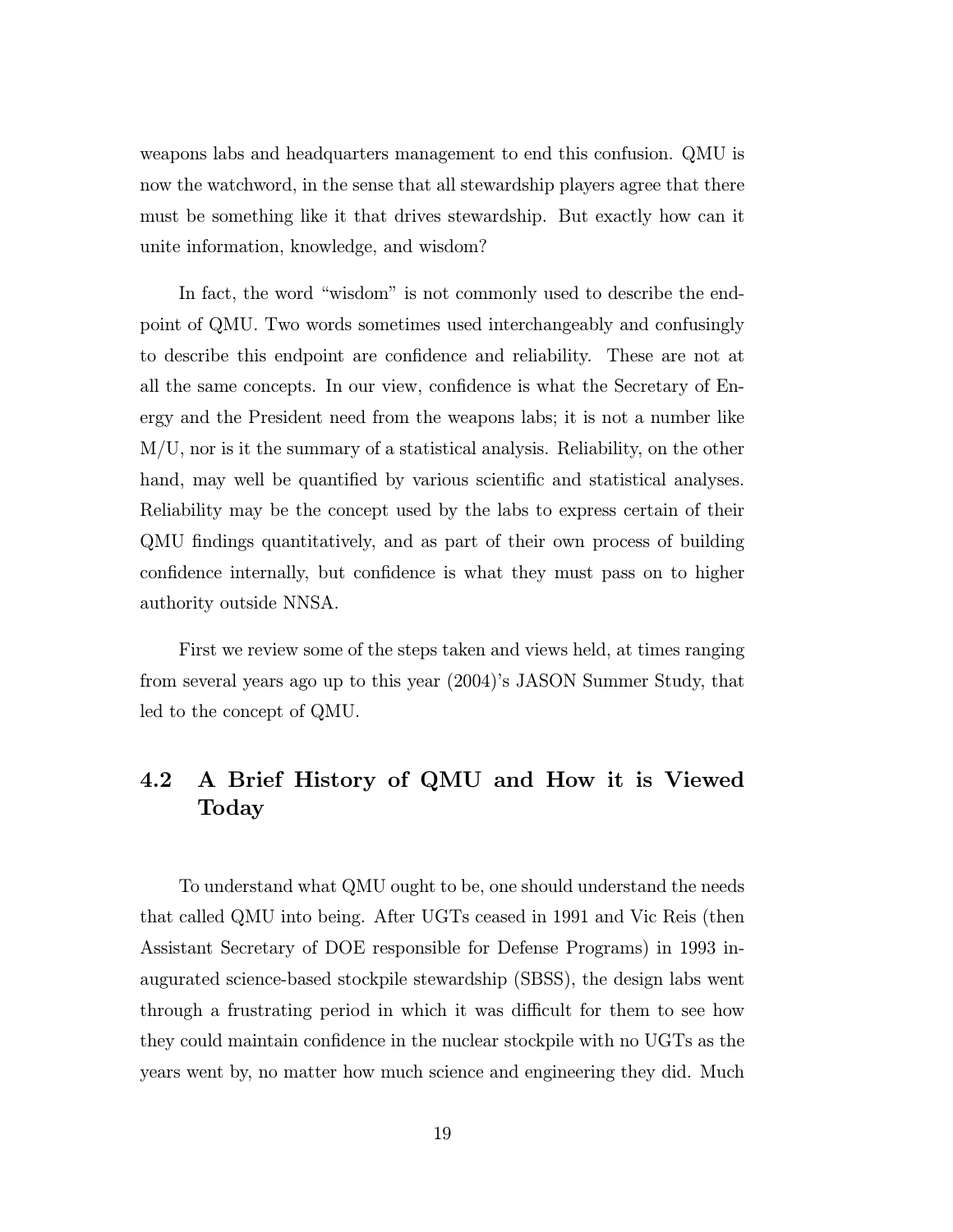of the science and technology (S&T) effort of those early post-UGT days seemed to outsiders to be largely unrelated to pressing and specific issues related to maintaining the stockpile. The design labs' S&T efforts were seen by many as a giant sandbox of unfocused level-of-effort work, unconnected to budgetary and other priorities. In short, science-based stewardship as practiced by the labs was seen by many as a process of gathering information, with no well-defined path to knowledge and wisdom. To be sure, there were programs that dealt directly with specific stockpile issues, such as significant finding investigations (SFIs), but no clear relation between these and the rest of SBSS.

There were several views on this state of affairs: One was that post-UGT information-gathering could never succeed, and that UGTs must resume. Another group believed that neither UGT nor SBSS was needed; it would suffice to maintain the stockpile by rebuilding it, as needed, precisely as each weapon had been originally manufactured. This view is now muted, given the evident inability (for environmental and other reasons) of re-manufacturing the stockpile to legacy specifications. Some (originally few, later many) believed that ultimately SBSS would lead to real confidence in certification. In part because of the promise of future experiments at NIF (the National Ignition Facility), the spectacular growth in simulation capability, advances in above-ground experiments (AGEX), such as hydrodynamic experiments and sub-critical experiments, and enhanced surveillance including aging studies, the last view has come to prevail. But even so, just how to manage SBSS was very unclear.

A suggestion which anticipated QMU, and played some role in its furthering at Livermore, occurs in the 1997 report of the National Security Advisory Committee at Livermore (one of the JASONs participating in the QMU Summer Study was a member of that committee). It reads: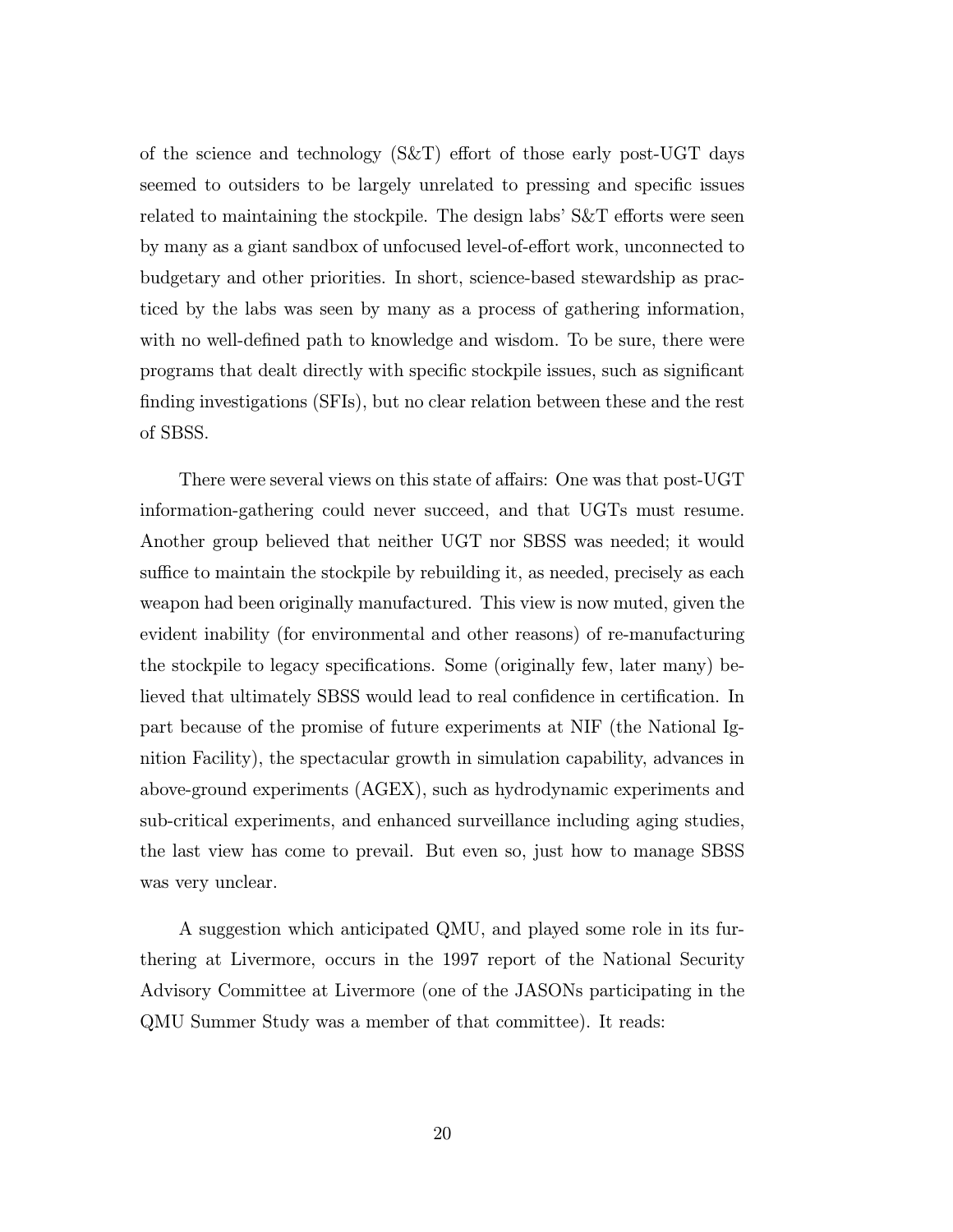The quality of science in isolated stewardship projects is outstanding. A weakness of the S&T program, however, is the lack of a coherent strategy...We suggest construction on an ongoing basis of a "Blue Book" set of documents which: a) quantifies the impact of various S&T projects on their direct relevance to stockpile problems; b) sets priorities for which S&T projects and at what level of precision are the most important; and c) provides for necessary peer review, independent analyses, and cooperative interlab efforts. Despite the difficulty of developing these Blue Books, we feel that their existence, even in the early years when they will be very incomplete, will be of great help in defending the program.

In 1999, the Campaigns process was inaugurated. It constituted a set of (now) 17 programmatic efforts to direct critical science and engineering needed for certification, and was separate from another set of programs termed Directed Stockpile Work (DSW). DSW, as its name implies, involves activities on specific weapons and components as needed to solve problems, current or anticipated. There were also separate program activities in facilities construction and infrastructure. While Campaigns did bring some organization to the weapons labs' S&T programs, it did little to relate S&T work to DSW issues. Campaigns are largely a process of organizing information and turning it into knowledge, although they does not capture all the knowledge needed to generate wisdom.

In 2001-2002 NNSA became convinced that it needed a new way of organizing and managing stewardship, at the same time that the weapons labs were beginning to see common grounds in the new and undefined process called QMU. Two specific outcomes of this struggle to capture the essence of QMU are 1) a 2003 white paper (hereafter GJ) by Bruce Goodwin, Associate Director for nuclear weapons at LLNL, and Ray Juzaitis, at the time Asso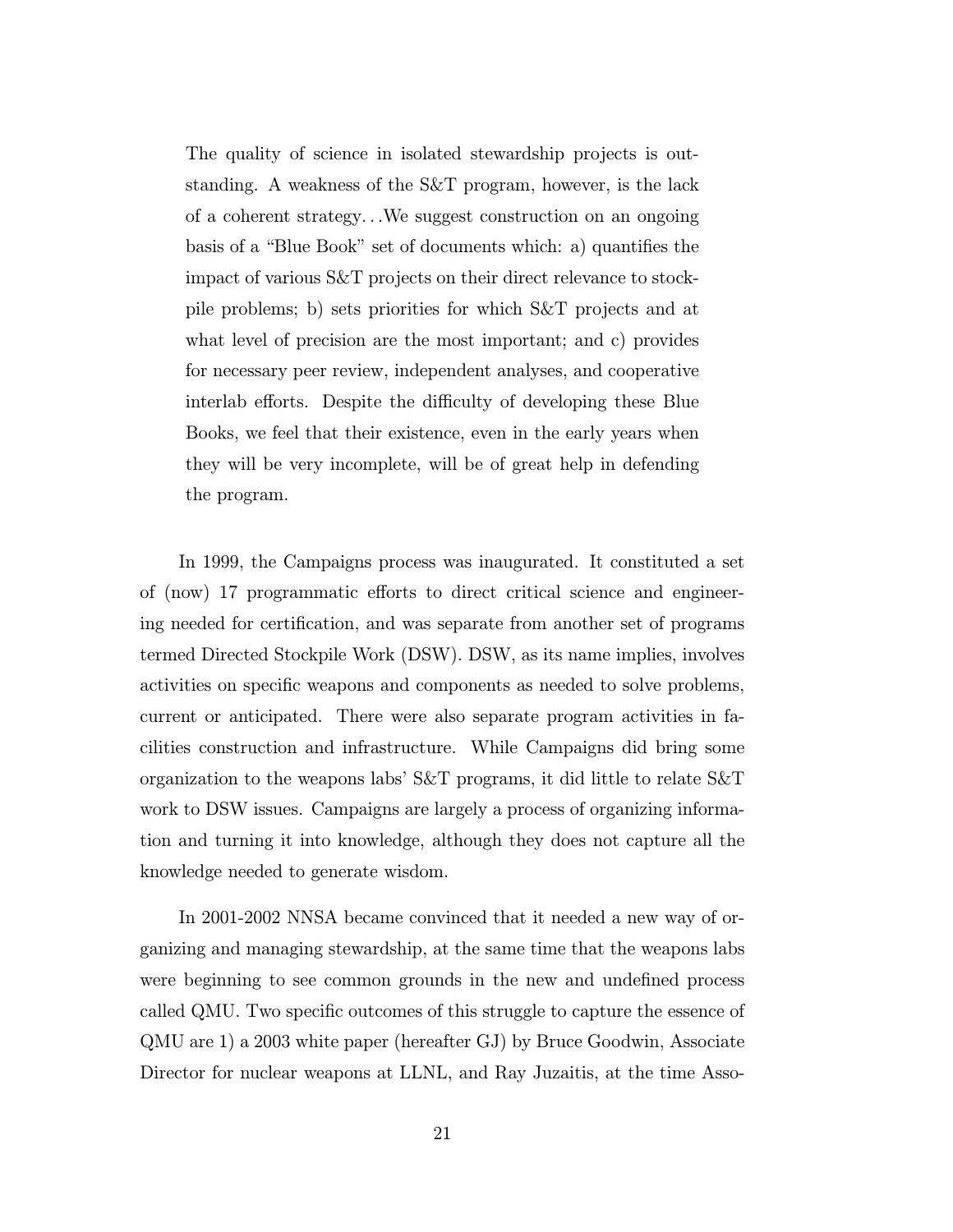ciate Director for nuclear weapons at LANL, and 2) a so-called "Friendly Review" of QMU as practiced at the labs. The Friendly Review was done in late 2003 and early 2004 by the Defense Programs Science Council at NNSA Headquarters. Neither GJ nor the Friendly Review was intended to be a definitive statement.

The process envisaged in GJ, ultimately leading to certification, gives a central role to a watch list of possible and credible failure modes of specific weapons. Items get on the watch list if their function is critical to nuclear weapons performance. The goal is to quantify both the margins and the uncertainties associated with these watch list items. Confidence (and thus wisdom) arises when margins are demonstrably and sufficiently larger than uncertainties. The watch list is derived from a time line of critical events in a nuclear explosion.

In the context of a gasoline engine, some of these events would be the opening and closing of valves, the firing of the sparkplugs, the ignition of the fuel in each cylinder, the meshing of the transmission gears, etc. For each event one or more performance gates are defined, representing the acceptable range of values for specified physical variables based on available margins (M) and uncertainties (U) for these variables. For example, for the ignition of the fuel the relevant variables might be the state (usually parametrized by its internal resistance) of the battery, corrosion or fouling of the sparkplug, fuel mix in the cylinder, timing of the distributor, *etc.* Each event has potential failure modes, identified in part by the performance gate analyses. Proposed values for M and U are given to critical components and functions.

The Friendly Review was not intended to be a formal review of the QMU process, but simply a quick and informal way for NNSA HQ to find out what lab people thought QMU was and how they planned to implement it. It is evident from the Friendly Review and from various lab reactions to it that there has been a certain lack of coherence between lab and headquarters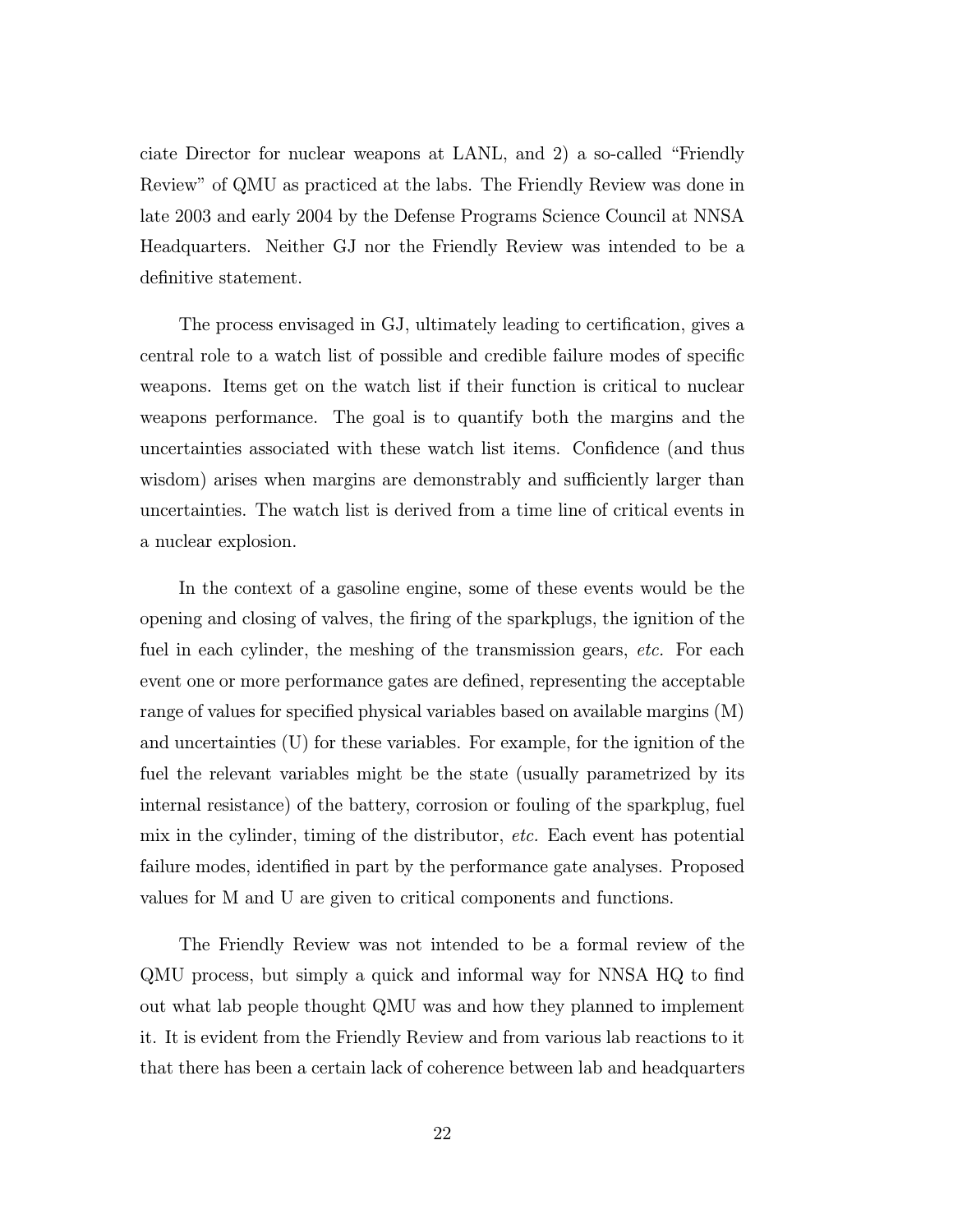views of QMU, although both sides have declared their enthusiastic allegiance to it. Our remarks on the Friendly Review are not intended as criticism either of the reviewers or of those reviewed, but simply to suggest that the QMU process is indeed inchoate now and that all involved must renew their attempts to define and institute the QMU process.

In very brief summary, the Friendly Review says that QMU is a major step in the right direction. QMU provides transparency and common language to enhance weapons assessment and certification, and provides a science-based methodology to do this. The Friendly Review concludes that QMU will provide significant benefits to the weapons programs and NNSA, including a systematic way to anticipate and identify failures and the potential for cost savings. We agree with these findings. The Friendly Review also notes that QMU is in its earliest stages, and that there are some areas of significant concern and major challenges yet to be met. It says that QMU is not uniformly articulated and not well-understood or followed by most designers (indeed, it is claimed that there is a certain amount of hostility to QMU in this community); that the labs are not working together on implementing QMU; and that QMU has made obvious the "unfortunate" isolation of the design community from outside science. Further, it says that the labs have not shown that they have a method, even in principle, to calculate the overall probability that a weapons type will perform as designed, and that lab efforts in QMU are compartmented and disorganized.

While we are not aware of any formal response from the labs to the Friendly Review, we have heard informal comments from lab management expressing concern that the Friendly Review was, in certain cases, misinformed and misguided. Some have said that there is in fact a commitment to QMU at the labs, rather than the hostility perceived in the Friendly Review. Concern has been expressed over the perception that the Friendly Review takes it as given that QMU is a form of statistical analysis, while in fact the UGT data base is not sufficiently rich for traditional statistics applications.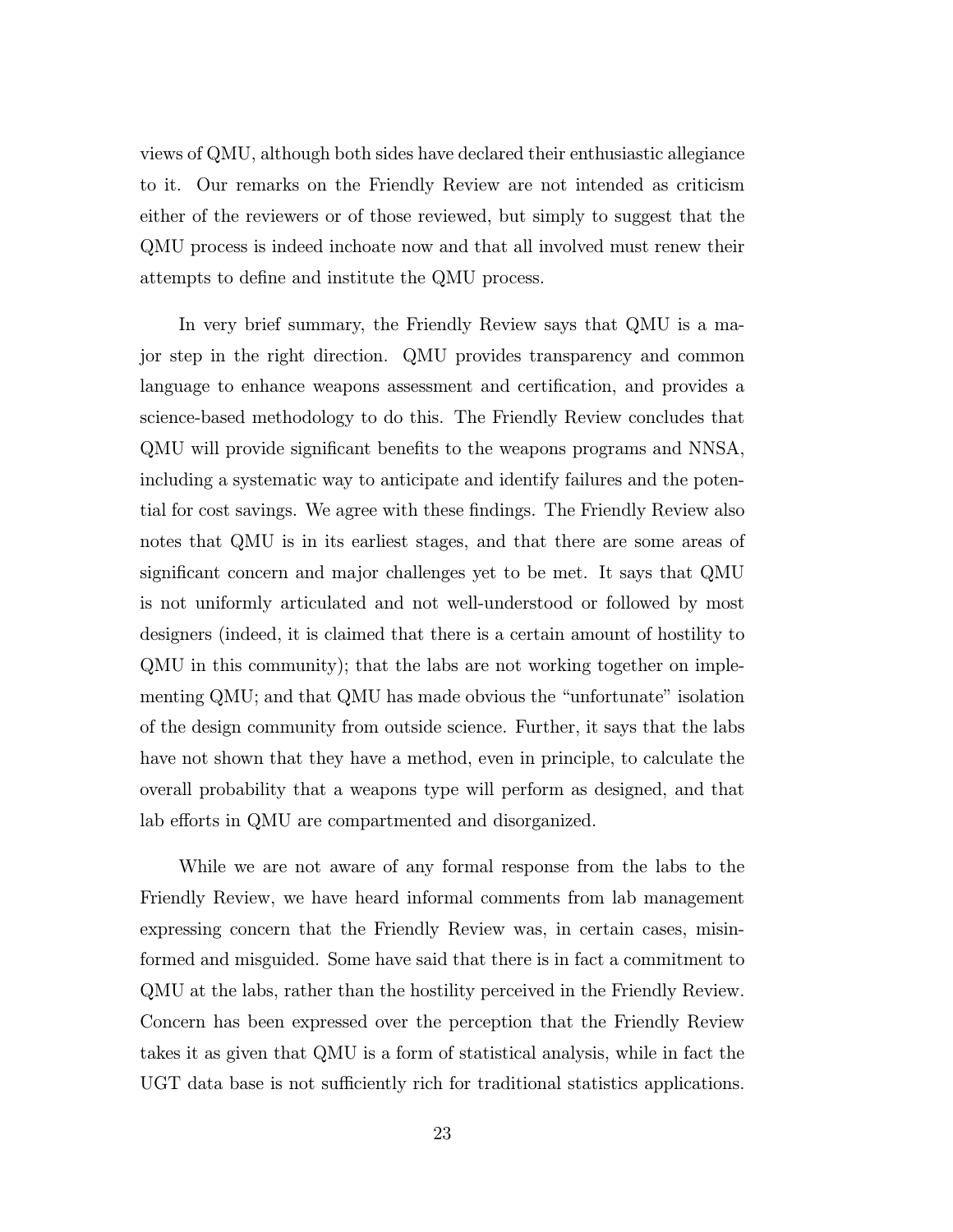And lab people have pointed out that the Friendly Review has little to say about the role of margins, which is central to the QMU process.

Next we turn to very recent history: the reactions of people involved in putting together QMU as we heard them during informal sessions at our Summer Study and elsewhere. We heard reactions from NNSA HQ people; weapons labs management through the Associate Director level; and designers, engineers, statisticians, and lab science staff.

In general, management, whether at NNSA HQ or at the labs, sees QMU as a management process, designed to make transparent the ways in which lab science informs decision makers and to furnish a framework for prioritizing and organizing the science and technology used for stewardship. Some spoke of changing a lab science and technology culture where science was done for its own sake, without regard to its necessity, sufficiency, and urgency in specific stockpile maintenance programs.

Lab scientists, designers, and engineers felt that there was indeed a culture change among them underway, but they were not sure what it was; there seemed to be many versions of QMU. Some saw statistical analysis as fundamental to QMU; others did not. Some mourned what they felt would be a withering away of the role of expert judgment once QMU became established. Others thought that expert judgment would have to be an integral part of the QMU process. Some senior designers saw a culture change toward simulations and away from understanding UGT data among younger designers, and warned against QMU as ultimately a simulations-driven tool. Some younger designers worried that QMU would drive them into an endless search for impossibly quantitative answers to ill-posed questions.

Based on what we have reviewed above, we draw one conclusion:

There is general agreement that QMU can be an effective way of summarizing the output of the weapons labs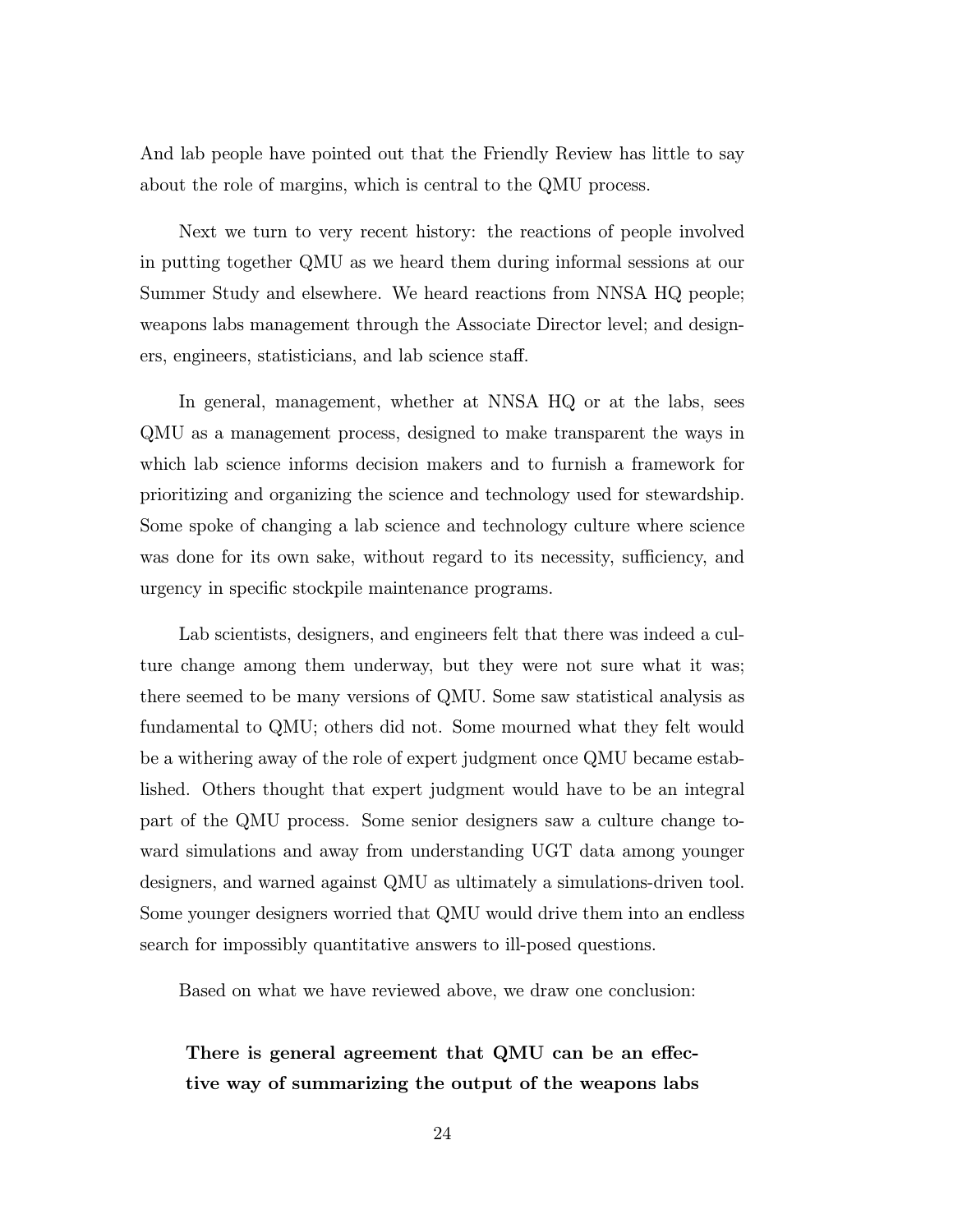in assessment and certification of the stockpile, and in conveying confidence in the reliability of the stockpile to others. There is also agreement that QMU can be a worthwhile management tool, useful for prioritizing and organizing stockpile-stewardship science and technology into a technically and cost effective set of programs, as well as for identifying failure modes and actions needed to avoid them, including margin enhancement where appropriate. There is no general agreement on what QMU means to the various scientific processes commonly used in science and technology, or whether QMU is in some sense a new such process.

In T. S. Eliot's terms, there seems to be a consensus that QMU has something to do with knowledge and wisdom, but there is no consensus on what it has to do with information.

Next we will draw some parallels between QMU and certain other management tools.

## 4.3 QMU: Management Process or Scientific Process?

The managers of large construction and engineering projects (including those at the labs, such as NIF, DARHT, and LANSCE) obviously need tools for overseeing their projects. We do not refer here to standard budgets and schedules, but rather tools for making sure that the project will be the best it can be, while meeting performance, cost, and schedule goals. Elaborate commercial software is available for this sort of thing; for example, Primavera, which was used at LANSCE. Other kinds of analysis are routinely performed for such large projects. An example is RAMI (reliability, availability, maintainability, inspectability), which has a number of formulas for combining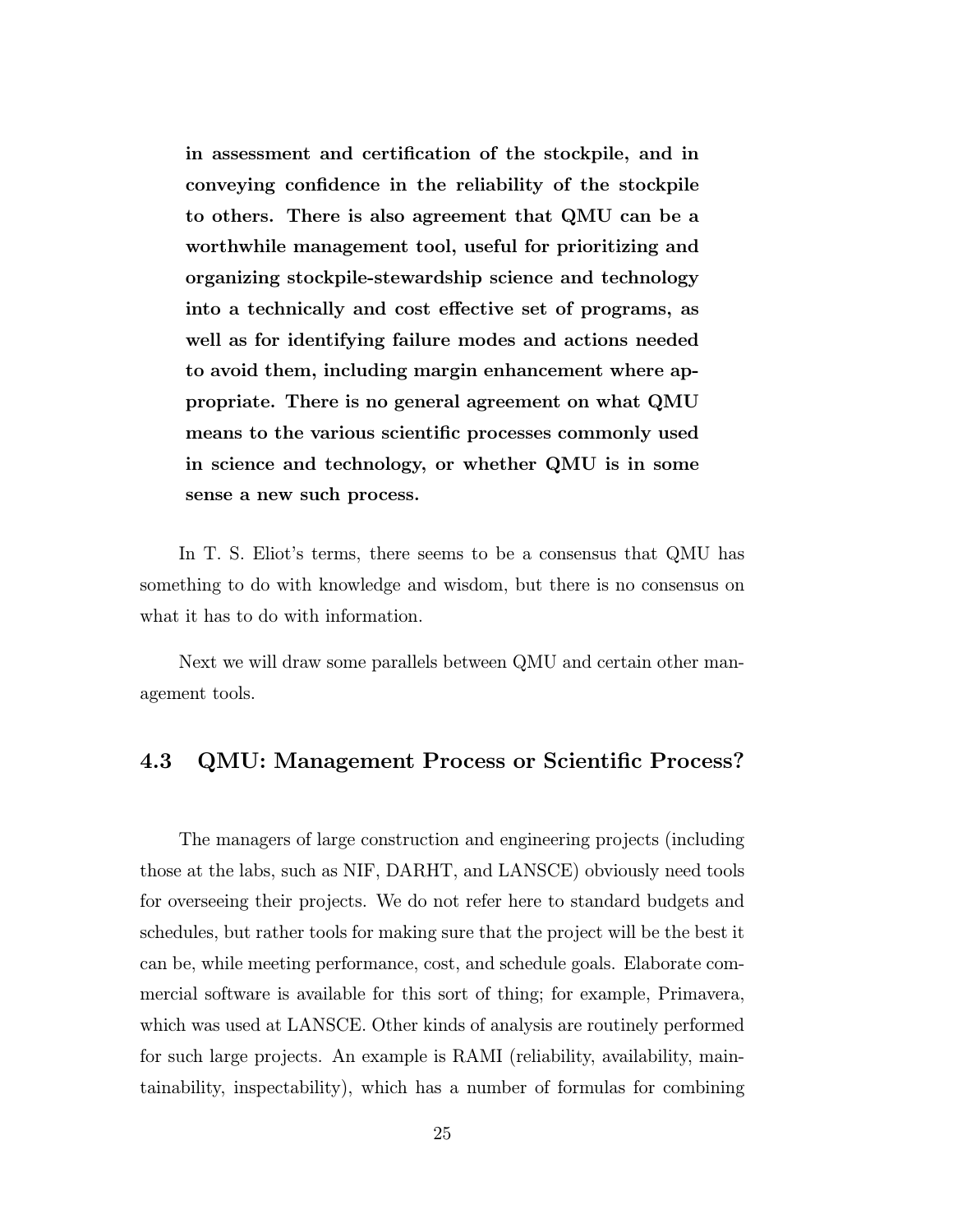what is thought to be known about components, such as mean time between failures (MTBF). The output of the RAMI process is supposed to provide knowledge about the four components of RAMI. These project planning and management tools do not attempt to tell designers of lasers or accelerators (for example) how to design these things, but do ask for quantitative information from designers as input to the planning and management tools. And if the answers give cause for concern in the planning tools (for example, a laser or linac section has too short a MTBF, or has a cost overrun), management can interact with the designers to fix the problem. Designers and engineers in these large projects are aware, and accept, that they must be able to furnish sensible and defensible answers to the questions asked by the management tools.

Although we certainly do not suggest a direct comparison between QMU and RAMI or other large-project tools, we do suggest that NNSA and the labs should look at QMU in a similar spirit. We conclude:

QMU is a management tool, intended to couple SBSS science and technology to critical priority issues for specific stockpile systems, including potential failure modes and ways to enhance margins when needed. [At the same time, NNSA and the labs must explicitly recognize and reward a reasonable amount of independent research not directed toward specific stockpile issues.] Another major value of QMU must be in organizing the results of lab science and technology in terms that make the tasks of stockpile assessment and certification transparent. QMU's terms of reference, margins and uncertainties, must underpin the elaboration of goals and directions for science and technology (such as watch lists, performance gates, and the like), but must allow for flex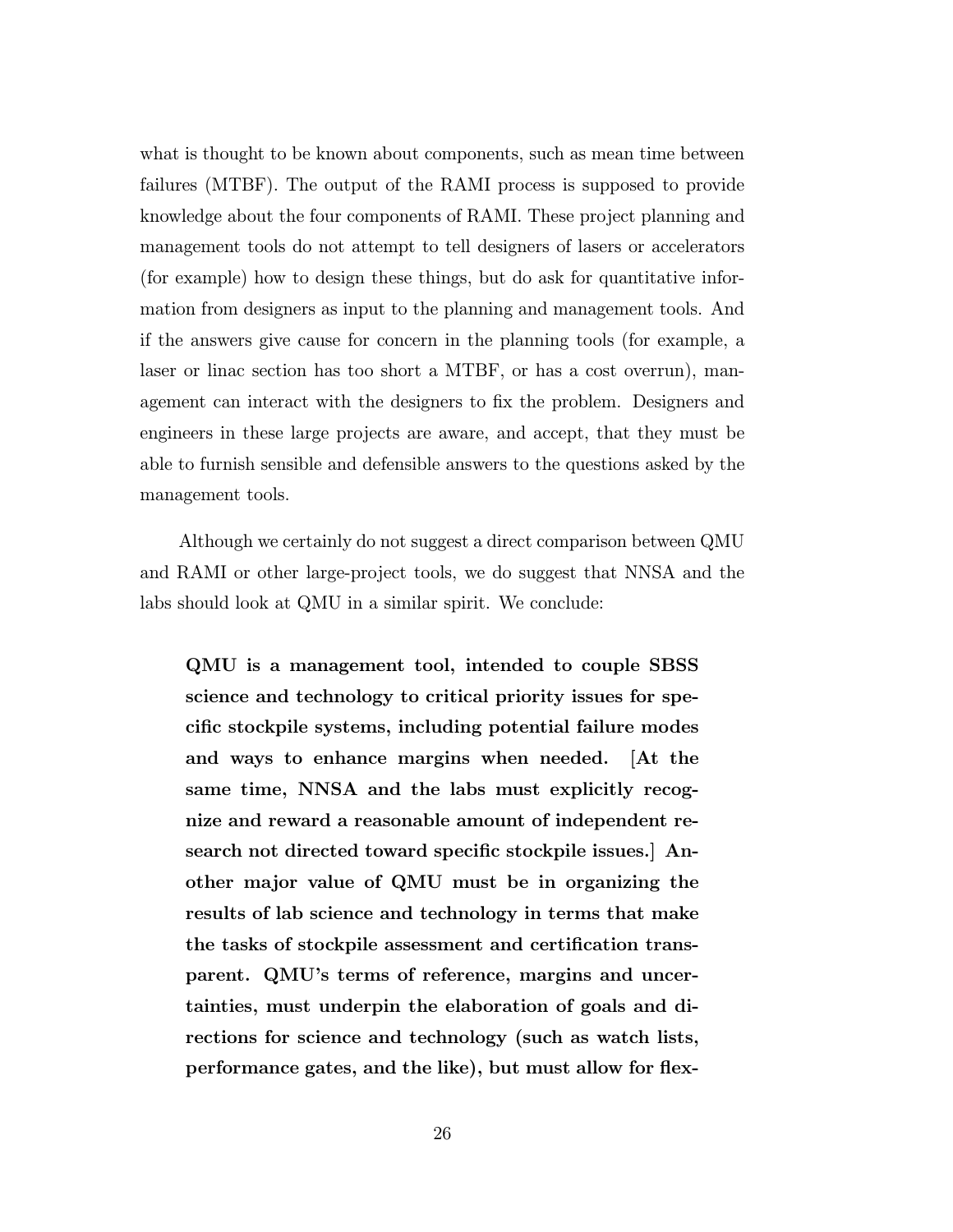ibility in techniques and for the role of expert judgment in reaching these goals.

We recommend that NNSA and the labs study the principles and methods underlying management tools for large construction and engineering projects, to see if QMU can be realized in a similar spirit.

## 4.4 Further Observations

- 1. In the briefings we heard, there was substantially more time devoted to understanding and ultimately decreasing uncertainties than there was to increasing margins, and there seemed to be a tacit assumption that margins and uncertainties could be understood separately. In fact, they should be studied together, for at least two reasons. First is the obvious reason that if one finally reaches an irreducible level of uncertainty, attention must be paid to the corresponding margin; if it is insufficient, steps may have to be taken to increase it. Second, steps taken to increase a margin may also act to increase one or more uncertainties, depending on the extent to which a particular uncertainty can be quantified without resort to UGT. It will be important to understand this sort of correlation between margins and uncertainties; to assume they are uncorrelated may well be wrong in critical instances. In other instances, there may be little correlation.
- 2. It is perhaps natural to believe that any system making use of uncertainties must ultimately be based on statistics. But at least in the special case of stockpile stewardship, we think this is, at best, an oversimplification. The data base for UGT is simply too small and not sufficiently diverse (for specific weapons functions) for statistics to be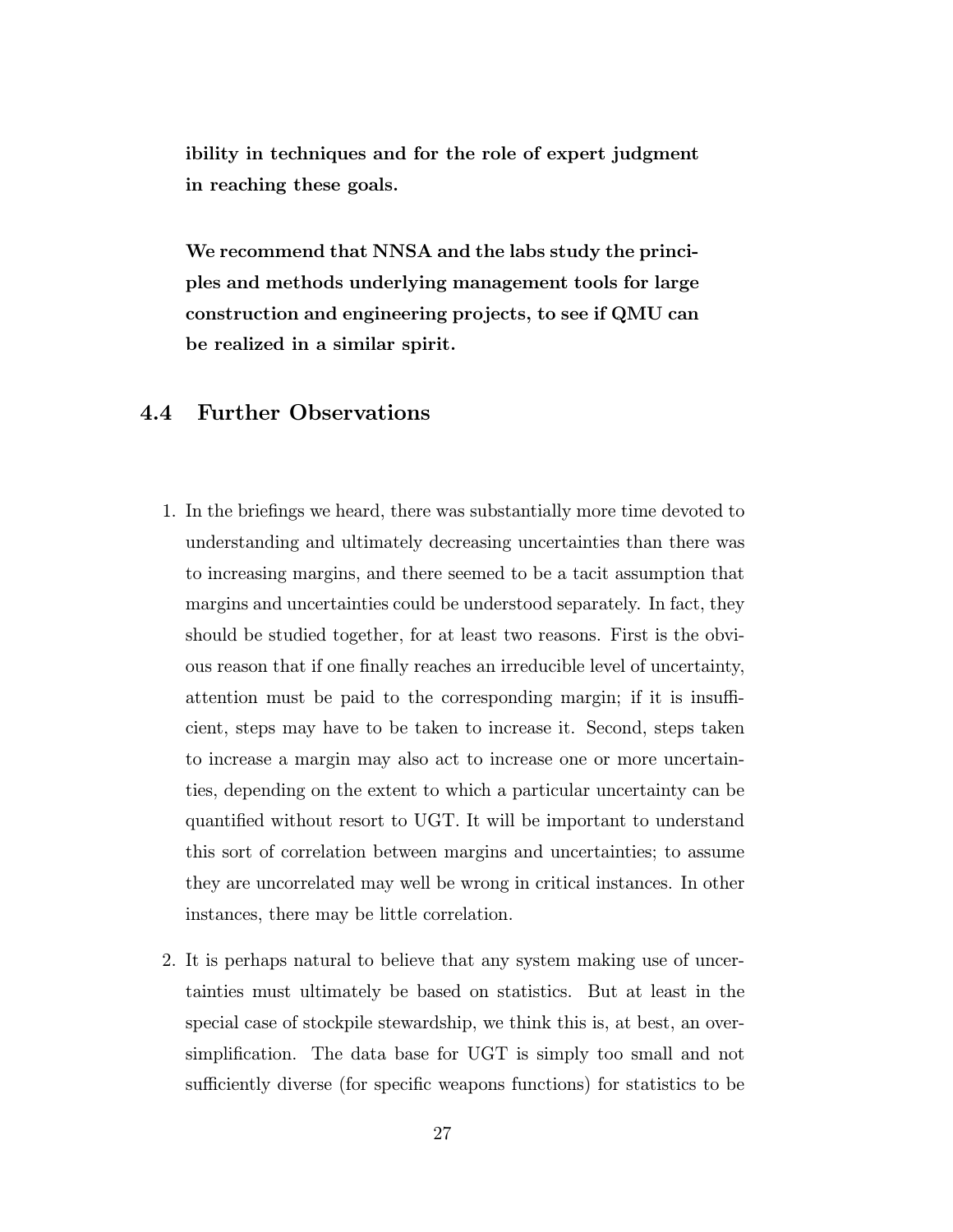relevant. While it is appropriate to apply statistical analyses to large numbers of numerical experiments, one must still be cautious. As the simulation parameters encroach on the regions of cliffs, where the output of some module begins to be insufficient to drive the next module in the chain to satisfactory function, numerical simulations begin to break down and statistical analysis might add little value. Statistical analysis may well have an important role in understanding the science and technology output that QMU makes use of, but it should not be considered as the central theme of QMU itself.

- 3. The study of such cliffs, which relate one weapons function to another, is an important tool in relating margins to uncertainties that complements statistical analysis. The UGT database is limited, but far from empty, in data related to cliffs. Briefers pointed out that a very good indicator of cliffs in numerical simulations is the incipient chaotic behavior of the simulations as parameters defining cliffs are varied.
- 4. Neither QMU nor any other proposed approach to stewardship should become stalled by the issue of "unknown unknowns". Invoking unknown unknowns is a way of stopping anything short of resuming UGTs. By this time, there is little in the collective knowledge base of all designers that is not understood qualitatively in the design of nuclear weapons. The trouble may come when the older designers retire and their knowledge is not fully passed on to the next generation. Fortunately, many senior and retired designers are still available in the weapons labs. The labs do their best to transfer knowledge from the older generations to the newer. One very important part of this transfer, well-understood by lab scientists, is to construct watch lists that are as complete as possible and in other ways to incorporate the best expert judgment needed for QMU.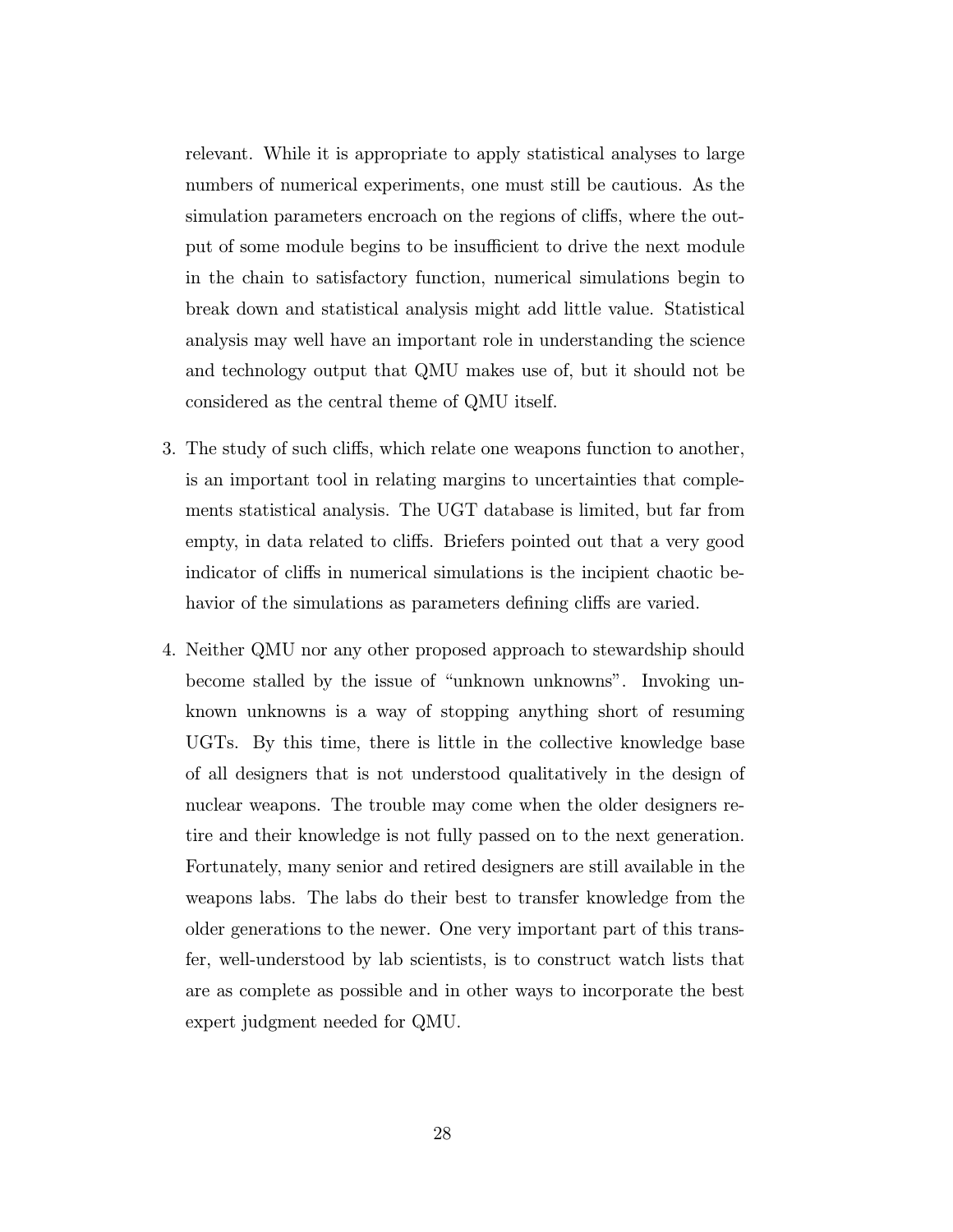# 5 HOW WELL IS QMU WORKING?

The success of QMU depends upon how the scientists and engineers whose jobs include assessment of the expected performance of components and subsystems of the nuclear explosive package make use of it. It also depends on how the managers who must make the assessment of the total weapons package use it to determine if they can "certify" the weapon for continued inclusion in the stockpile. One measure of the success of QMU is that the people in the first category use QMU in a way that makes the managers more confident of their ability to certify weapons and better able to decide how to allocate limited resources in the stockpile stewardship program. In fact, it is also clarifying the assessors' jobs. They have a metric,  $M/U$ , rather than just "expert" judgment, to decide if a subsystem or component will work, but they still have the freedom to decide when a particular value of this metric is sufficient to assure confidence in a particular item on their list. The assessors seem to be satisfied with this situation.

Given this starting point, we can ask how well does QMU appear to be working when applied to specific weapons. We heard extensive briefings on several systems. Many potential failure modes have been identified and studied, including well-known ones, such as the cliff in total weapon yield vs. primary yield. For most of those failure modes, the nominal performance of the component in question gave a margin for success that was large compared to the uncertainty in the performance, giving an M/U that was in the range 2—10. However, for at least one component of one system, a problem was identified with an unsatisfactory M/U and a design change was introduced that will (when fully implemented) increase the M/U for that system element to a high value, at the expense of an acceptably small decrease in the M/U of another system element.

This was an example in which resources were concentrated on a par-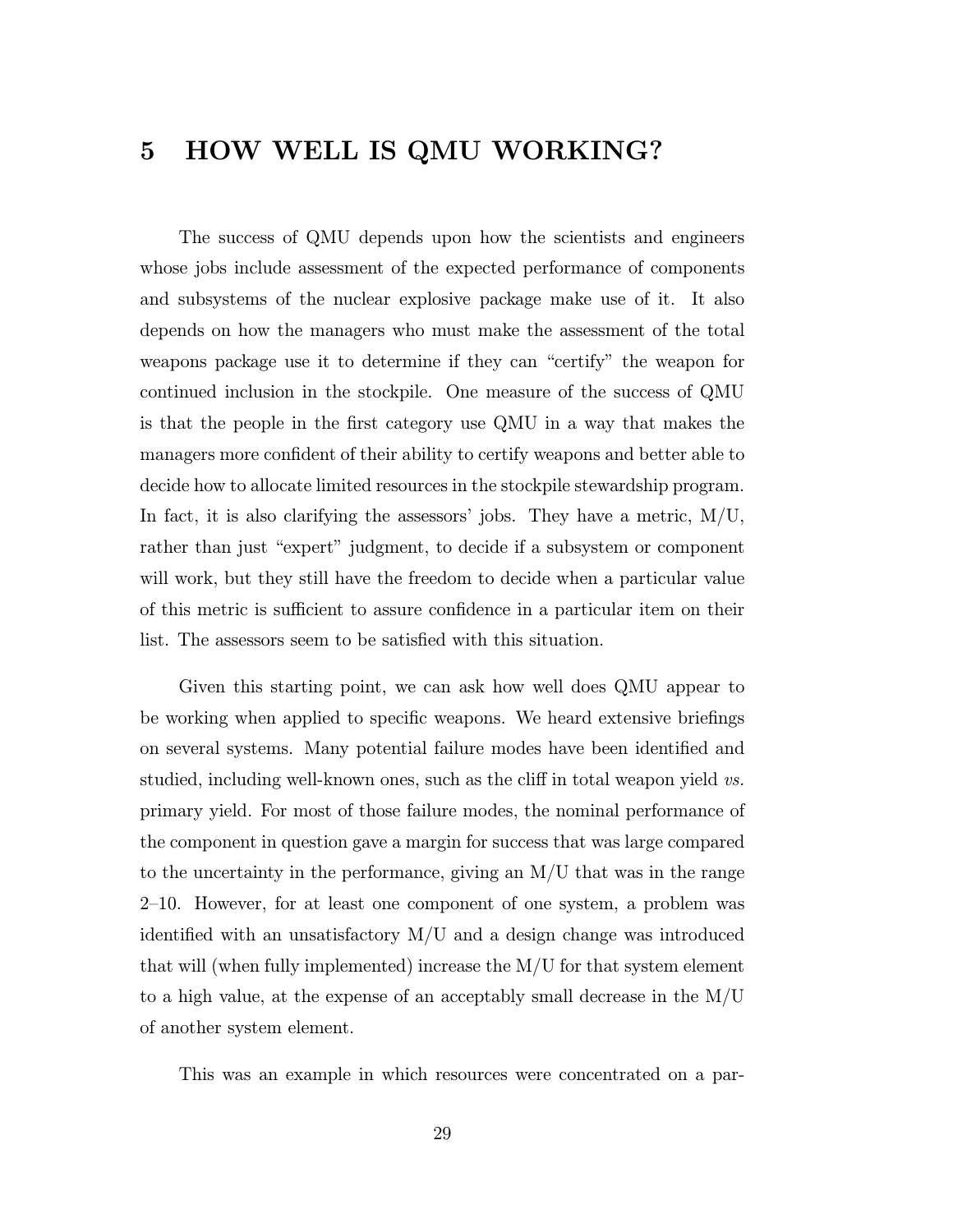ticular problem because the QMU procedure indicated that other system elements were unlikely to fail. Notice that this process does not eliminate the possibility that we have missed a failure mode entirely (the familiar "unknown unknowns" concern), but it does point out which of those that are identified need resources applied to their elimination or improvement.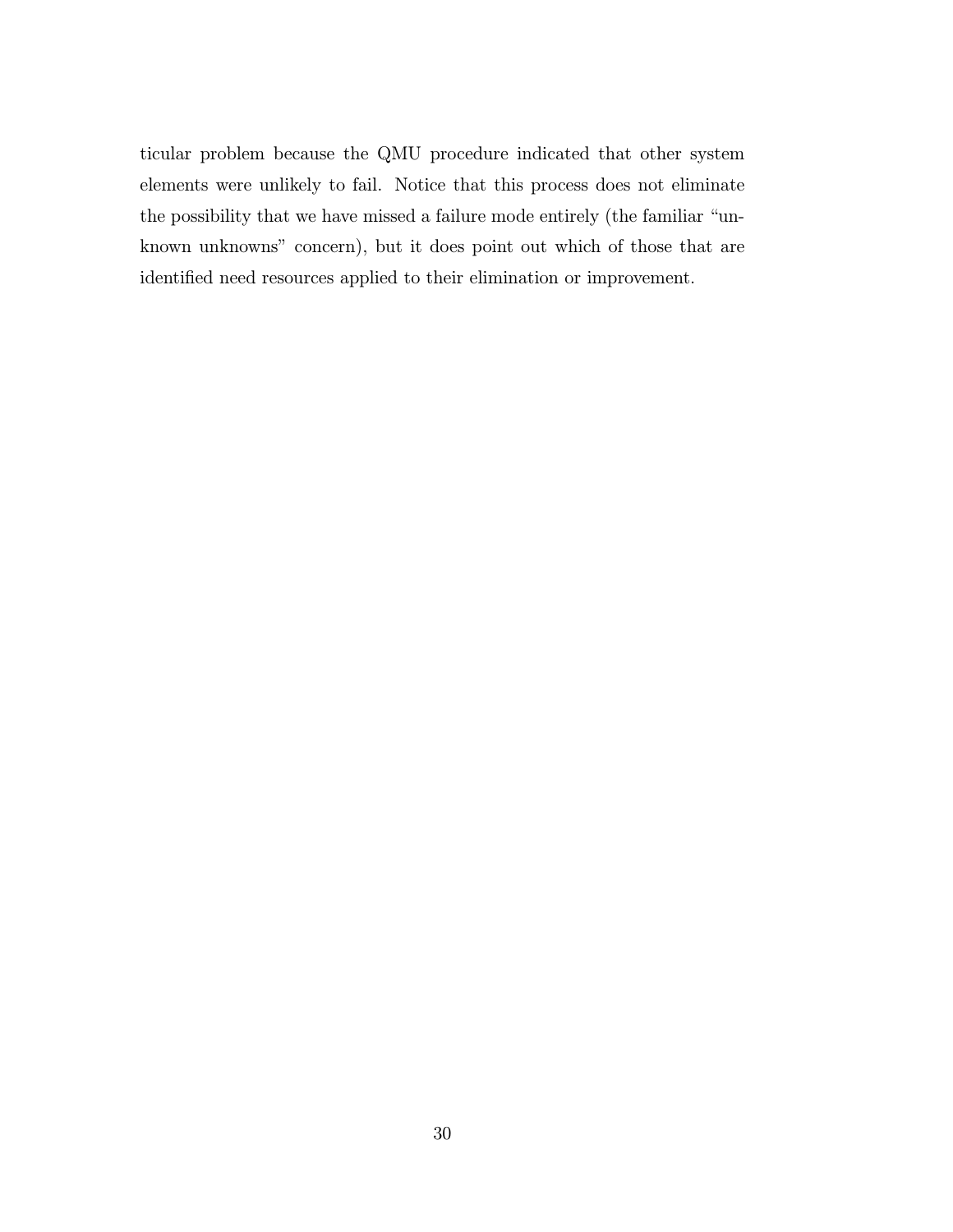# 6 THE FUTURE OF QMU

As the stockpile ages, but our body of information obtained from a variety of experiments short of nuclear tests increases, the universe of knowledge to which QMU methods can be applied will expand. "Ground truth" will not be limited to archived weapon test data as the labs try to reduce uncertainties. A suitably designed subcrit series, or series of experiments on the Z-machine or the Omega laser or a series of gas gun experiments can be fielded and compared with appropriate models to differentiate among them.

On the other hand, waiting for the NIF to benchmark weapon physics models is not a good idea. NIF will be too busy trying to achieve ignition by 2010 to do much serious weapon physics until ignition is achieved. Once ignition is achieved it may be very useful, but that is far off. The further we get from tested manufacturing processes and materials, the more important QMU will be to establish confidence in stockpile reliability.

If the life extension program should change to a rebuild program a QMU analysis will be necessary to obtain confidence in the reliability of a weapon which is not an "exact" copy of one which has been tested. Some day, weapons may be redesigned to increase margins. Weight constraints will then be relaxed (because the degree of MIRVing will be reduced), and their number will be far below that deployed during the Cold War. Then designing for manufacturability and ease of maintenance could reduce the cost of the production facility.

We have so far considered each gate an independent entity. The trajectory of a given weapon system through a succession of performance gates was treated as a Boolean AND operation, with all knowledge of the system trajectory lost between gates. While this is a sensible initial approach, in some cases an end—to—end modeling approach in which the parameters at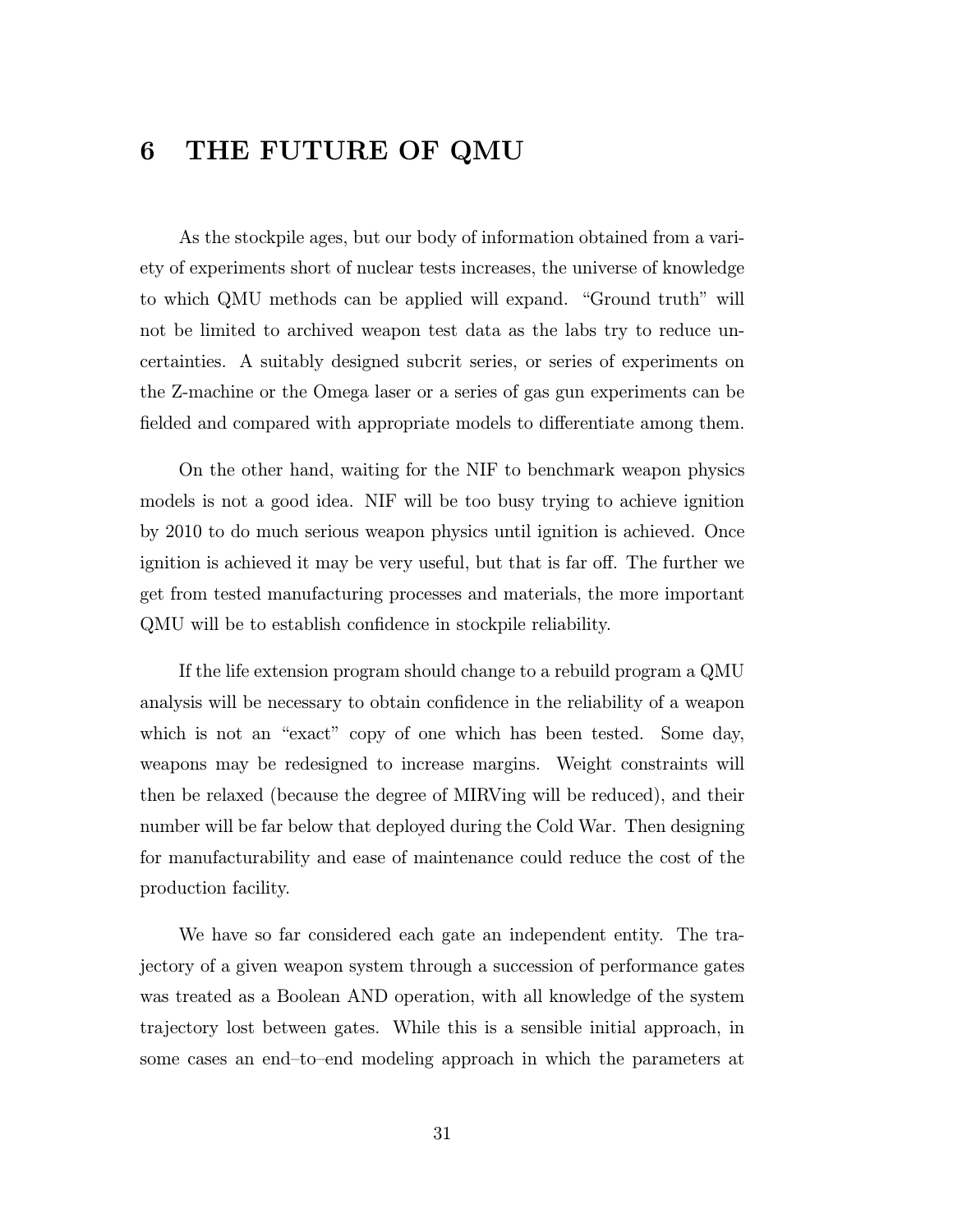one gate (where in the gate it passes) are propagated to the next gate may be necessary. Of course, this negates the idea of a gate. The question is the validity of the gate concept. Initially, it is attractive–an engine cylinder either fires or it doesn't–but the requires quantitative investigation, empirical when possible, and by simulation when not.

As it becomes established and therefore accepted, QMU naturally leads to a prioritization of risks associated with the weapon system functioning as intended. Processes having large margins relative to uncertainties can be considered reliable, and therefore require less direct attention in the Stewardship Program. This offers a basis for deciding what issues need greatest attention, and therefore what activities need to be pursued with highest priority. The intellectual resources associated with designing and maintaining the weapon systems are stretched thin, as the relevant expertise takes years to develop and the community of experts is relatively small. Therefore, it is important that efforts be focused on the most significant issues, with minimal attention distracted by lower-risk aspects of the weapon's full functionality (reliability, safety and security). QMU can play a key role in identifying the relevant priorities.

There are at least three ways in which the temptation to apply QMU directly to budget-prioritization must be avoided, however. First, it is important to maintain enough duplication of expertise and effort to sustain quality. That is, there must be enough redundancy to allow full peer review of each activity associated with LEPs, remanufacture and certification, and the underlying science and engineering research. Thus, QMU can help define immediate priorities, but there needs to be adequate capability to ensure quality for all levels of effort including those judged, at any given time, to be of lower priority.

The reason for this last comment is elaborated in the second point, which is that there must be adequate expertise available to identify and respond to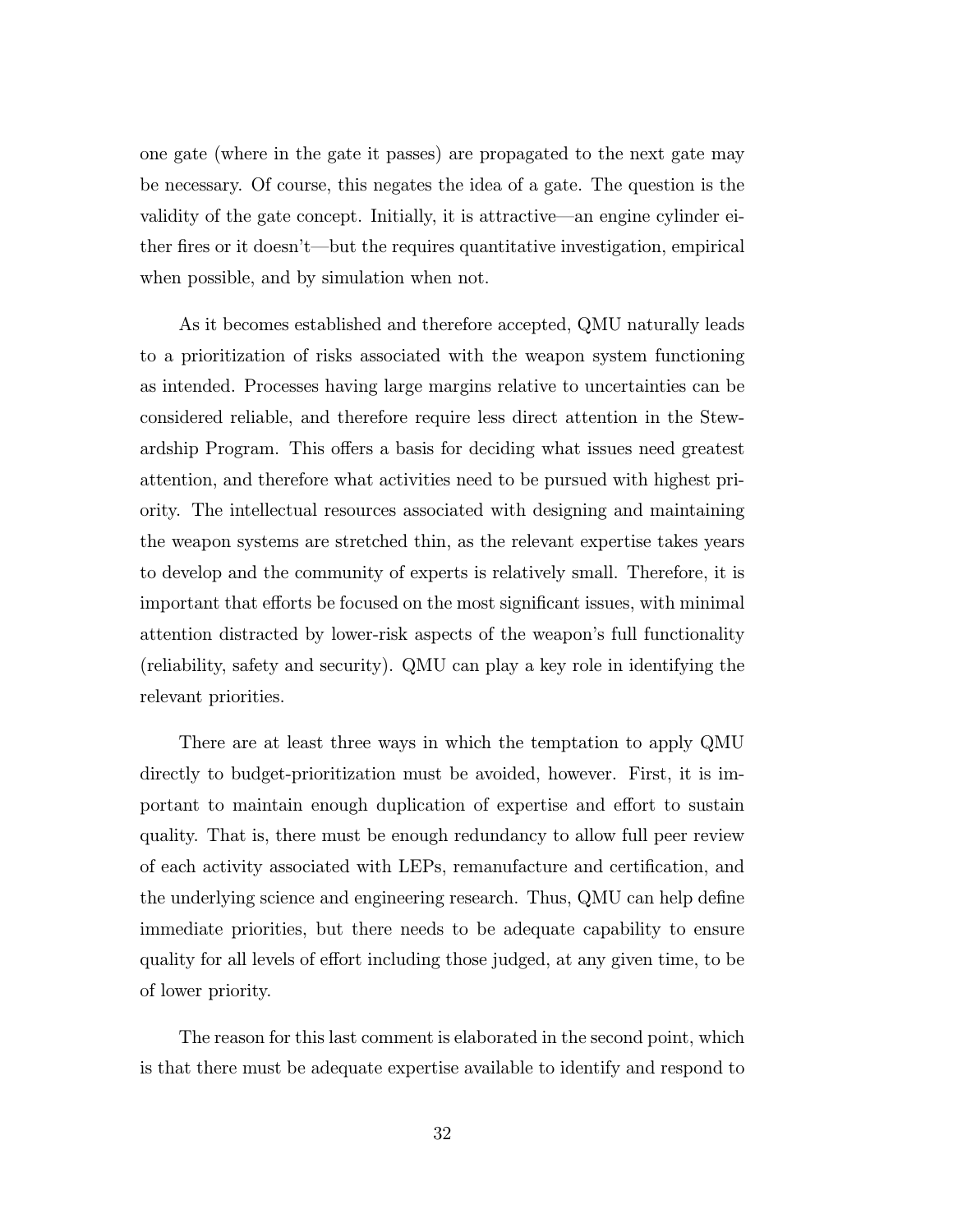new problems or unexpected failure modes. In other words, the success of QMU should not be that it can establish a rigid set of priorities, but should be based on the ability of QMU to respond to and prioritize newly discovered problems (whether new problems, caused by aging for example, or existing problems that had not previously been identified or fully appreciated). To be able to reliably identify as high priority an issue previously considered to be less important is a fundamental requirement of QMU.

Finally, prioritization of efforts has to be modulated by the need to maintain expertise across the entire weapon system, and its processes. That is, a baseline of effort needs to be maintained across all activities, including those judged as being of lower priority. Of course, less effort should be put into lower-priority activities (i.e., those bearing on processes with higher margins relative to uncertainties), but there needs to be enough ongoing activity even regarding "reliable" (high-margin) processes in order to maintain expertise and to allow for the possibility of revising previous estimates of reliability (and responding to those revisions).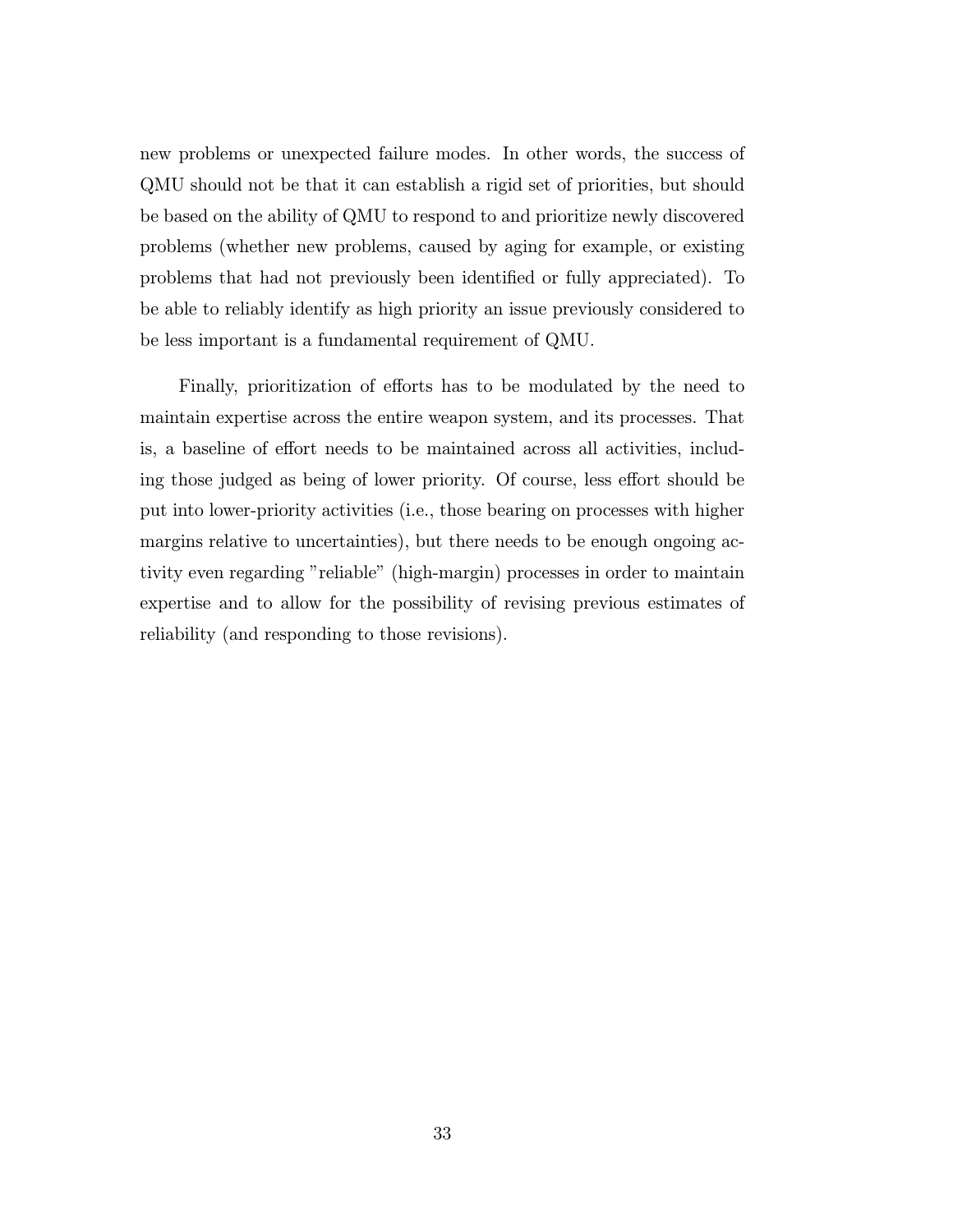# 7 REFERENCE

Goodwin, B. T., and Juzaitis, R. J. National Certification Methodology for the Nuclear Weapon Stockpile (U) Draft working paper, March, 2003.